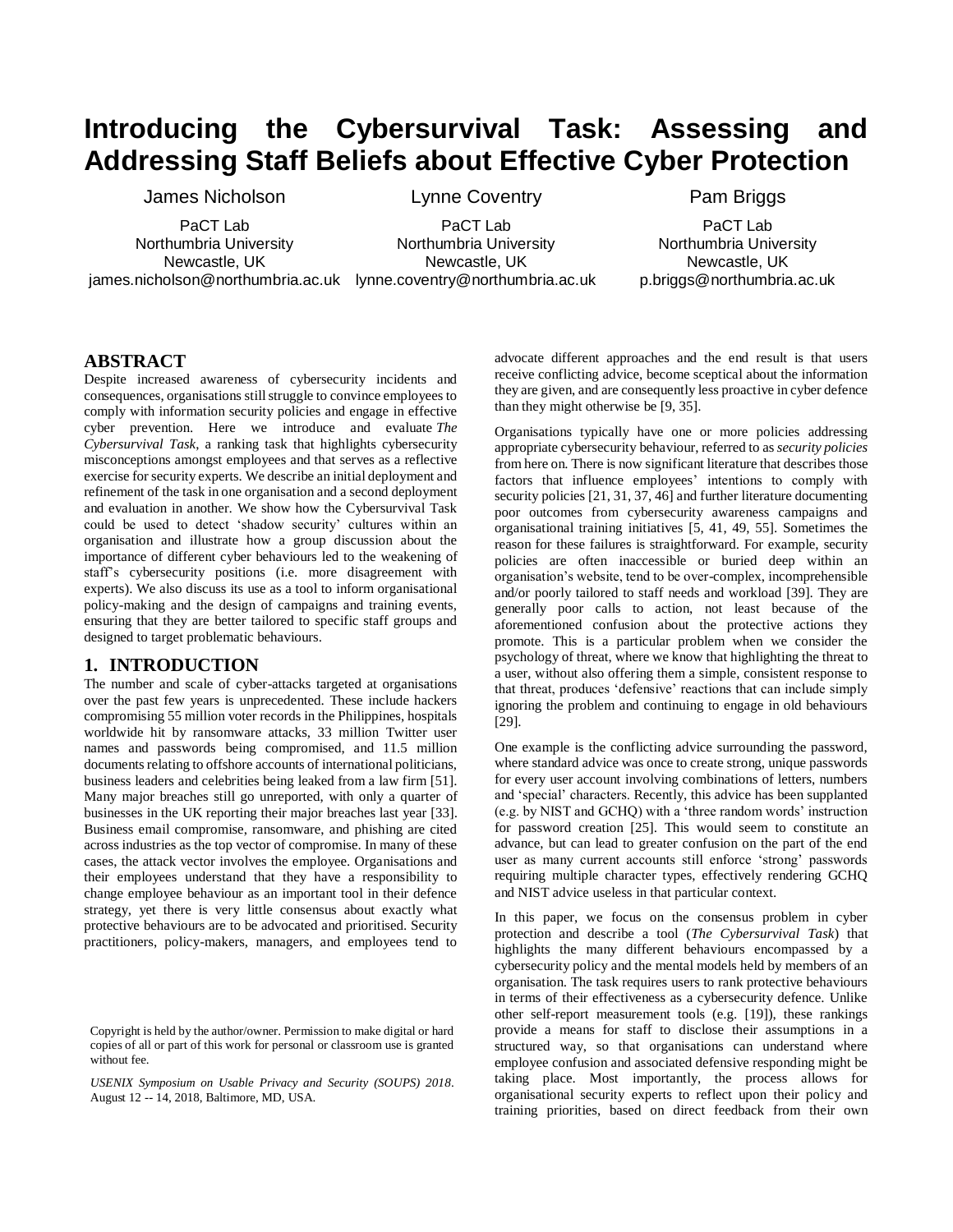employees. The ultimate aim is that the Cybersurvival Task could inform the development of organisational policy-making and the design of campaigns and training events, ensuring that they are better tailored to specific staff groups and/or misconceptions. Here, we describe the development of the task and describe a process whereby we piloted the task in one institution, made some refinements, and then conducted an evaluation of the final task in a second institution. We show how the task highlighted misconceptions and revealed behavioural discrepancies between experts and employees, and between different employee groups, and discuss how organisations can benefit from the Cybersurvival Task.

# **2. BACKGROUND**

### **2.1 The Human Factor in Cyber Protection**

Organisations face a growing range of security threats, including denial of service (DoS) and ransomware attacks that aim to take down a business or service, as well as social engineering attacks that are designed to obtain and exploit private information. While it may be possible to stay safe from such attacks by improving and maintaining the organisation's technical defences – e.g. firewalls and anti-virus software – employees have often been labelled as the 'weak link' in the security ecosystem (e.g. [53]). In recent years, this weak link argument has been replaced by an understanding that humans, far from being 'the enemy' [2] are an integral part of the *whole system* and that a proper understanding of human behaviour and of employee motivation should inform the cybersecurity design process [45].

Much of the work in this space has focused upon the fact that cybersecurity does not comprise the primary task for most employees. Unsurprisingly, people attend to their primary work tasks and tend to overlook security actions. Beautement, Sasse, & Wonham [8] have suggested that employees have a relatively small 'compliance budget' that they can allocate to security procedures and that this can shrink when job demands are particularly high or the protective behaviours demanded of users are too onerous. There are unrealistic expectations that users will create a strong password for every unique account they have [56], that they will be vigilant in checking for phishing emails they receive [54] or that they will simply not click on any links or open any email attachment in the workplace [27]. The reality is that the vast majority of people reuse simple passwords [1, 26] and that almost half of all users are likely to fall for phishing emails, with some 17% on average entering credentials on phishing websites [12].

### **2.2 The Non-Compliance Problem**

There is often a disconnect between how organisations would *like* their employees to behave and how the employees *actually* behave and this is an important consideration for computer security (e.g. [8, 30]). Much of the existing organisational research tends to focus upon this as a 'policy compliance problem' rather than see it more holistically as an issue around the ways that employees come to understand both the cybersecurity threat and the kinds of protective security behaviours they can use to ameliorate that threat. This is important, because employees do not typically gain their understanding directly from security policies, but rather from their work peers and from the media, building up a set of *shadow security*  beliefs and behaviours [34] that deviate from company policy. In other words, employees reach a compromise between security and productivity that allows them to achieve their work goals by utilising non-compliant but sufficient security behaviours.

Regardless, many organisational policies and procedures are simply not fit for purpose. There are issues with policies that are too dense and contain tracts of information that are irrelevant for many users. There are also issues with policies that are too vague and provide very little in the way of useful information [3]. Unsurprisingly there are also many organisations that have no security policies in place and many users who are simply unaware of their own organisation's stance on cybersecurity behaviour. In short, it is not easy for organisations to develop usable cybersecurity policies to keep employees safe.

### **2.3 Choosing the 'Right' Behaviour**

We noted that users often struggle to protect themselves and their organisation online, and part of the problem is that they are given inconsistent advice about what actions to take. As cyber security experts differ in their opinion of the skills and behaviours that are important [13], so too do the security policies they create. This means security policies vary between organisations and include many different behaviours associated with accessing, categorising, storing, and transferring data – but may also cover general computer user policies including internet and email behaviours and use of external devices (USBs, personal devices). With this in mind, researchers at Google distributed a survey to both security experts (those having at least 5 years of experience working or studying in computer security) and security non-experts (Mechanical Turk workers) and found a discrepancy between online security behaviours reported as essential between the expert and non-expert group [32]. Most importantly, the researchers compiled a list of advice considered 'good' by experts consisting of 20 items. While this list constitutes a step in the right direction for identifying security behaviours that are important for staying safe online – for both policy creation and advice-generation – this advice is based on both academic and industry experts which may have contrasting views on a number of topics [32]. Additionally, this list is based on 'good' advice, defined as advice that is both effective and realistic, which potentially means that security behaviours that are very important for the organisation may have been pushed down the list. Finally, the list was compiled for the average internet user, meaning that some behaviours may not apply to everyone and this is already a problem faced by users who are overloaded with occasionally irrelevant advice [30]. In a corporate environment where job roles are clearly defined and responsibilities differ across individuals, such a generic list will likely offer excessive or irrelevant advice to individuals.

# **2.4 Measuring Security Behaviours and Beliefs**

We have highlighted the problems that organisations face when writing security policies, so it is no surprise that enforcing the policy becomes even more challenging. But how can organisations understand what their employees are doing in the security spectrum?

Direct measurement of actual security behaviour in a live environment has proved elusive for cybersecurity researchers and many have adopted self-report scales as workable alternatives. These, of course, measure intentions to behave in a certain way and assume there are no barriers to converting these intentions into actual behaviour. A range of psychometric scales have been developed and these typically include different behavioural items where participants are asked to rate the likelihood of complying or agreement with the behavioural statements. For example, Egelman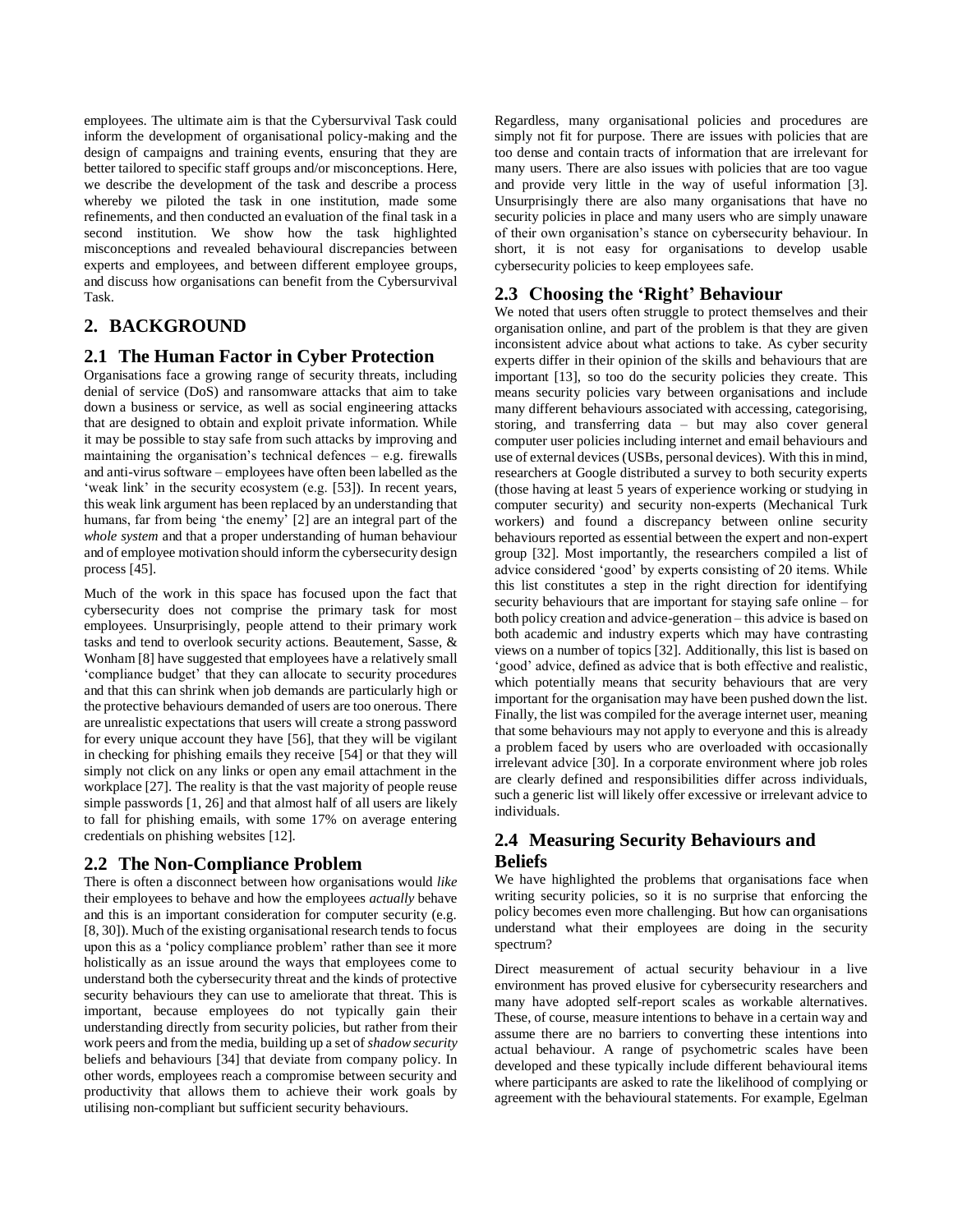& Peer [19] start off with 30 items which they reduce to 16 security behaviours covering 3 security topics, whereas Parsons et al. [48] list 63 different behaviours covering 7 topics. However, Wash et al. [61] found that people are poor at self-reporting security behaviours, as they may not understand what the behaviours are and may underreport less salient behaviours. This has important implications for the validity of such scales.

With this in mind, a different approach to measuring and observing behaviour may be necessary and in this paper we consider the advantages of ranking behaviours instead of rating them. The inspiration from this work comes from two seminal examples of ranking tasks used both to facilitate group discussions and to study group dynamics in occupational settings: The Desert Survival Situation [38] and the Moon Landing Task [16]. While these tasks do not measure organisationally-relevant behaviours and beliefs, they are worth considering here as they have been used for over four decades to understand the kinds of decision-processes individuals and groups make within the work context and to determine which factors are most likely to shape attitudes within the workplace.

### **2.5 Ranking Tasks as a Measure of Work-Related Behaviour**

The Desert Survival Task [38] places participants in a simulated scenario where they are stranded in the desert after a plane crash and must rank 15 items in order of importance for survival. Participants' answers are then compared to the 'correct' answers – i.e. the rankings offered by experts – in order to indicate the accuracy of the individual and group rankings. The task has been a popular tool for understanding the behaviour of leaders in groups (e.g. [23, 42, 52]), evaluating group facilitation techniques (e.g. [58]) and exploring both individual and group decision making and problem-solving processes (e.g. [15, 24, 44]). The Desert Survival Task has also been used in disciplines other than management as a tool for understanding gender differences in schools [6], understanding what features of embodied conversation agents are most important for communicating feedback [40] and for understanding reactions to different computer personalities [20] amongst many others.

Similarly, the Moon Landing Task [16] requires participants to rank 15 items in order of importance for surviving a trip to a rescue vessel off the moon's surface. Individual and group rankings are then compared with an expert list compiled by the National Aeronautics and Space Administration (NASA). The Moon Landing Task has been used largely as a problem-solving task in studies, e.g. for understanding role of stereotypical context on the judgement of groups [4], cognitive busyness [17, 28], and teasing [10]. The task has also been used to understand group interactions amongst children [16] and as a tool for facilitating intelligence expectancy judgements on peers [43].

### **3. THE CYBERSURVIVAL TASK**

The Cybersurvival Task asks *participants* (employees in an organisation) to *rank* the security behaviours that would best help protect their own organisation. This process is different from other security questionnaires that operate on a self-report basis, where users are asked to disclose whether or not they perform certain behaviours [19, 48]. By asking users to rank behaviours, we ensure that participants prioritise certain behaviours over others. By asking users to justify these rankings, we ensure that they articulate their beliefs about the benefits and drawbacks of these behaviours.

| Table 1: Overview of the Cybersurvival Task stages. |  |
|-----------------------------------------------------|--|
|-----------------------------------------------------|--|

| <b>Stage</b>                                                                                                 | <b>Approx. Duration</b> |
|--------------------------------------------------------------------------------------------------------------|-------------------------|
| Generate appropriate list of behaviours<br>with the organisation's security experts<br>tailored to workplace | 30 minutes              |
| Workshops with employees                                                                                     | 60 minutes (each)       |
| Reflection with experts                                                                                      | 45 minutes              |

The task involves a process similar to the Moon Landing and Desert Survival tasks – in which participants engage in both individual and group ranking decisions and compare them against previouslyobtained expert rankings. The major difference in this implementation is that the task items are highly salient to the cybersecurity context. In other words, the Moon Landing and Desert Survival tasks allowed exploration of a problem that was not directly relevant to the organisation in order to understand group dynamics in a 'neutral' problem space. In contrast, the Cybersurvival Task is highly relevant and allows not only the exploration of group dynamics, but the elicitation of specific mental models (at group and individual level) that are cybersecurity relevant. Critically, the Cybersurvival Task also incorporates a final reflection stage (see Table 1) not present in similar ranking tasks, where *experts* (those responsible for setting the security agenda in an organisation) can be presented with data capturing employee rankings, assumptions and beliefs.

**Table 2: Overview of workshop activities.**

| Activity                                                                                                      | Approx.<br><b>Duration</b> |
|---------------------------------------------------------------------------------------------------------------|----------------------------|
| Introduction by Facilitator                                                                                   | 2 minutes                  |
| Individual ranking of Cybersurvival Sheet                                                                     | 10 minutes                 |
| Reveal of top 3 and bottom 3 behaviours (from<br>individual rankings), plus suggestions for new<br>behaviours | 10 minutes                 |
| Group ranking of Cybersurvival Sheet -<br>assisted by facilitator                                             | 10 minutes                 |
| Group ranking of Cybersurvival Sheet -<br>independent                                                         | 15 minutes                 |
| Reveal of expert rankings & scoring                                                                           | 10 minutes                 |
| Debrief                                                                                                       | 3 minutes                  |

The task itself is simple: each participant is initially presented with a sheet (the *Cybersurvival Sheet*) consisting of *n* relevant security behaviours (agreed in advance with the organisation's security experts), listed in a random order, and is required to rank those behaviours in order of importance for staying safe online. The task is conducted individually, then conducted as a group, where participants are encouraged to discuss and agree on the importance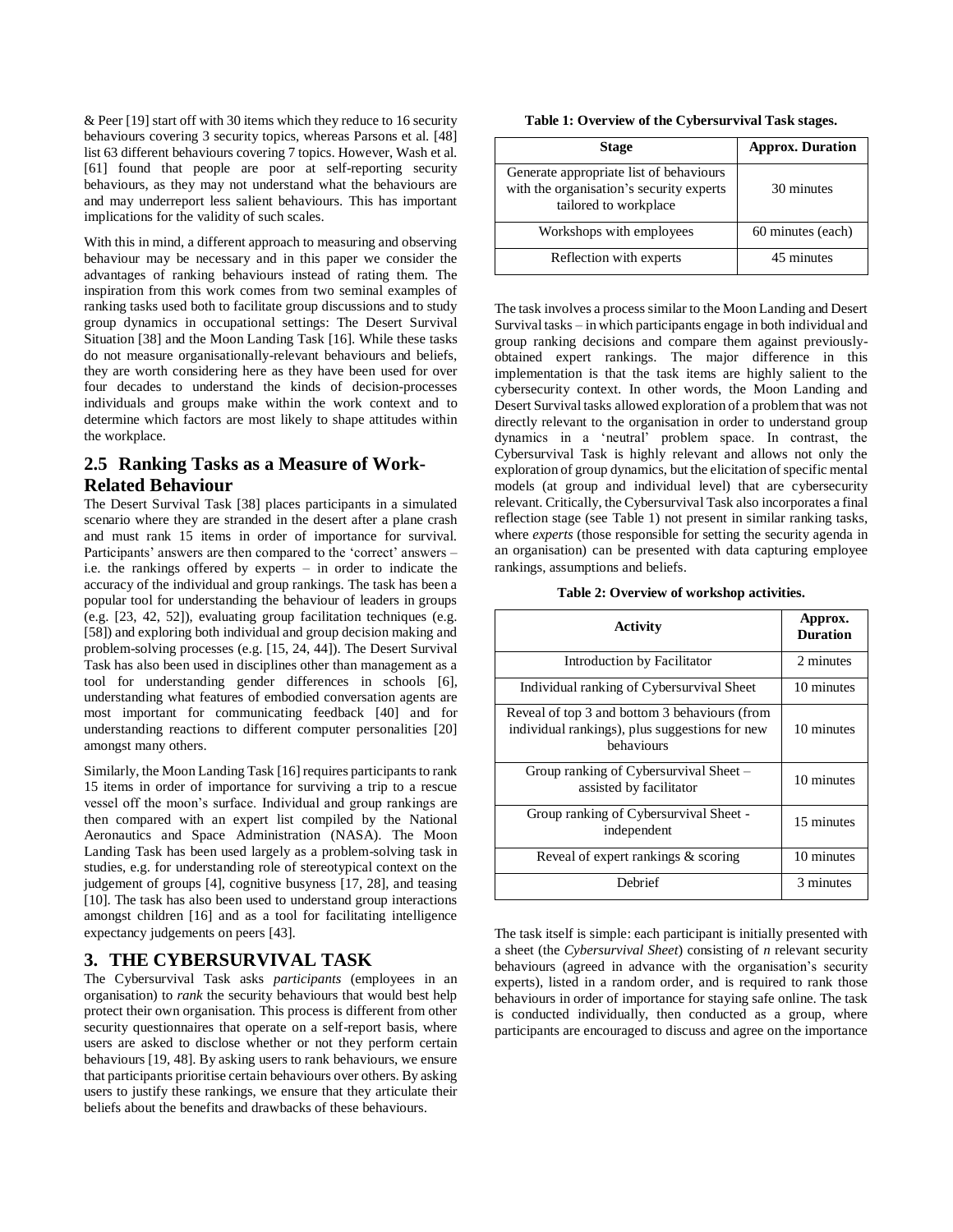

**Figure 1: (a) Example of the ranking sheet used in Phase II; (b) laminated note cards used to support the individual ranking process; (c) the 'individual reveal' from each participant and (d) the group's top five agreed behaviours.**

of the different behaviours. The discussion through which participants come to a group consensus is as important as the rankings themselves, which are then compared with those derived from security experts in their organisation. Each participant is given a set of laminated note cards with the printed behaviours that they can use to facilitate both the individual and group ranking process (e.g. by arranging the notes before committing pen to Sheet (see Figure 1).

The security experts' rankings are obtained via a similar process where each expert is asked to rank an initial list of behaviours (see 3.1 below) individually, followed by a group discussion where all experts have to agree on an order that suits their organisation. Experts are allowed to add, rename, and remove any behaviours at any time during the process. The initial expert ranking exercise lasts approximately 30 minutes, while the final reflection stage lasts approximately 45 minutes.

This final reflection stage highlights a striking difference between the Cybersurvival Task and the Dessert Survival or Moon Landing tasks. While the latter two tasks operate under an absolute and 'best set' of rankings, the Cybersurvival Task challenges the quality of the expert rankings in the final stage where they are encouraged to reflect on (and re-assess) their priorities and training programmes. The reflection stage consists of the researchers presenting the findings to the experts and allowing them to seek clarification on any of the findings (or specifics on behaviour choices). See Section 3.3 for more information on this stage.

We acknowledge that experts can be wrong (as we will show later), and by no means do we believe that the expert rankings from each institution necessarily represent 'best practice', but we do see the value in comparing employee rankings to their institutional experts as they have been tasked with setting and enforcing the security culture within their organisation.

Below we describe the multi-phase process undertaken to refine and evaluate the Cybersurvival Task, comprising a first deployment, task refinement and second deployment and evaluation in an institution of similar character and size.

#### **3.1 Phase I Deployment**

The first Cybersurvival Task deployment was in a large academic institution (approximately 3,000 members of staff). The goal was to understand the 'face validity' of the task from the point of view of experts and employees and to see whether any improvement should be made to its structure, activities, and delivery. We were also interested in whether the organisational experts and employees believed there was any value in engaging with the Task.

We first needed to develop a list of protective behaviours that were deemed relevant to the organisation, and so we conducted an initial workshop with two security experts from the organisation (the Head of IT Security and the Head of IT Services). We began with an initial list comprising the 20 behaviours from Ion et al.'s [32] study described above (see Appendix A). The two experts were asked to work individually and to rank the list of behaviours in order of their importance *for protecting their organisation*, and they were also given the chance to add and remove behaviours. Both experts were then asked to work together to rank the complete set of behaviours, including any new ones they had added. Their final ranked list, the 'expert agreed list', presented in randomised order, formed the Cybersurvival Sheet for employees (see Appendix B). We then used this sheet to run the Cybersurvival Task in four workshops (see Table 2 for activities) with staff in the same organisation, followed by one final workshop with the same experts who generated the initial list. Both this and the subsequent deployment received ethical approval from our university.

Twenty employees were recruited using strategically-located flyers and email distribution lists. There were 13 support staff with roles ranging from procurement to personal assistants and 7 academic staff responsible for either research or student learning. The 20 participants were split into four workshops of five participants each. One workshop consisted of solely support staff and one of solely academic staff, with the remaining two mixed. The activities and procedures in all four sessions were identical (see Table 2). Each workshop involved the participants ranking the behaviours on their own, discussing any additional behaviours with the group, and then ranking the behaviours again as a group, with a final ranking order agreed by all members of the group (see Figure 1).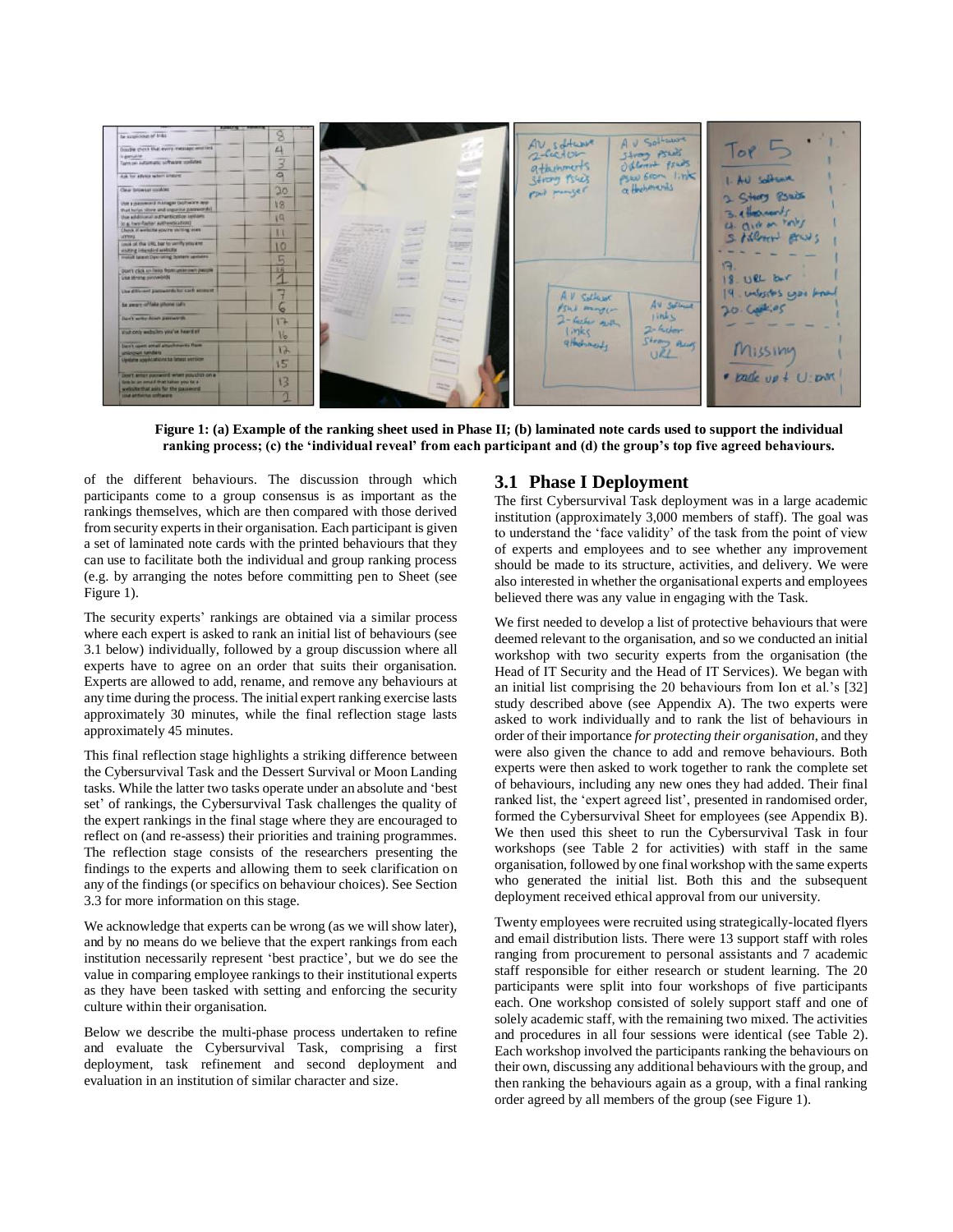Participants were then shown the agreed 'expert rankings' and were given the opportunity to discuss any differences between their rankings and those of the security experts. The sessions lasted approximately one hour. Thus, we collected the ranked list of behaviours for every participant (n=20) and the ranked list of each group (n=5) as well as the qualitative discussions during the group ranking activity (n=5).

Finally, the organisation' security experts were briefed on the findings and allowed to reflect on these (see Section 3.3).

#### *3.1.1 Lessons Learned*

The Phase I deployment of the Cybersurvival Task provided us with very valuable feedback and led us to improve upon the procedures and materials for Phase II. Below we cover the most important lessons that we learned from Phase I.

Experts expressed major interest in the reflection stage and viewed this as the most valuable aspect of the Task. However, its importance was not evident at the beginning of the task, thus leading to lower engagement with the initial ranking task. Therefore, in Phase II we were clearer with experts upfront about the entire process and highlighted the benefits of tailoring the initial set of behaviours to their own organisation.

In Phase I we focussed on the ranking of the top 5 behaviours, which meant that subsequent discussion between the group members centred around those 5 behaviours with less discussion around the lowest-ranked items. In Phase II we decided to facilitate the ranking of the top and bottom 3 behaviours, thus resulting in a more balanced discussion of 'good' and 'bad' behaviours.

We also improved the presentation of the Cybersurvival Sheet based on feedback from participants. The most important change was numbering the behaviours on the sheet to facilitate discussion amongst participant (e.g. "cookies, number 7, should go below two factor authentication, number 17"). Feedback from participants also highlighted their appreciation for the laminated cards, so we continued using these facilitators during Phase II.

Finally, we observed from the initial set of 4 workshops that the most insightful data was generated by the group ranking activity, where participants were forced to directly compare the pros and cons of behaviours which led to uncovering flawed mental models and/or shadow security measures, as well as exposing issues with the security policy. Thus, we altered the timings during Phase II to allow staff more time in the group ranking activity and less time in the expert reveal, where participants predominantly dismissed the expert rankings.

#### **3.2 Phase II Deployment**

The second phase involved a deployment of the revised Cybersurvival Task in a larger but structurally similar university (approximately 5,300 members of staff). This meant that the lessons learned from Phase I were appropriate to the new context and that the kinds of attacks and protective behaviours described were appropriate, recognising that universities are prime targets for attackers due to publicly-available information [50].

The list of behaviours for Phase II was again developed through an initial workshop with security experts from that organisation – the Chief Information Security Officer and a Faculty deputy (see Table 3 for ranked list). The format of the workshop was similar to that used in Phase I, with a greater emphasis on the potential benefits of the task during the initial briefing. The initial list of behaviours

comprised the list from Phase I, plus additional behaviours that were recommended in the new organisation's security policy. This resulted in the experts spending more time adding, removing, and rewording behaviours on the list in order to tailor it to their specific organisation.

Again, the participants were 20 non-expert employees who were split into 4 groups of 5 participants each. In Phase II, we kept support and academic staff separate – with two groups of each. Note that while we chose to separate academic and support staff due to differences observed during Phase I, it is possible for organisations to separate staff as they see appropriate (e.g. by job role or subjective experience). In fact, the Cybersurvival Task can serve as an exercise for identifying potential subgroups of employees who may share similar misconceptions.

#### **Table 3: Final ranking of behaviours by the security experts for Phase II. Keys correspond to Figure 3.**

| <b>Ranking</b> | <b>Behaviour</b>                                                                                                       | <b>Key</b> |
|----------------|------------------------------------------------------------------------------------------------------------------------|------------|
| 1              | Ask for advice                                                                                                         | ASK        |
| $\overline{2}$ | Save files to the network                                                                                              | <b>SAV</b> |
| 3              | Use different passwords for accounts<br>outside the organisation                                                       | DIF        |
| $\overline{4}$ | Keep passwords safe if written down                                                                                    | WRI        |
| 5              | Report any data loss incidents                                                                                         | <b>REP</b> |
| 6              | Turn on automatic software updates                                                                                     | <b>AUT</b> |
| 7              | Do not disclose your personal password,<br>even to the IT department                                                   | <b>DIS</b> |
| 8              | Use anti-malware software and keep it up<br>to date                                                                    | <b>ANT</b> |
| 9              | Use strong passwords                                                                                                   | <b>STR</b> |
| 10             | Educate yourself on how to avoid fraud                                                                                 | <b>EDU</b> |
| 11             | Use additional authentication options<br>(e.g. two-factor authentication)                                              | <b>ADD</b> |
| 12             | Restrict physical access to computers and<br>removable media                                                           | <b>PHY</b> |
| 13             | Check if website you're visiting uses<br><b>HTTPS</b>                                                                  | <b>HTT</b> |
| 14             | Look at the URL bar to verify you are<br>visiting intended website                                                     | <b>URL</b> |
| 15             | Don't open attachments from unknown<br>senders                                                                         | <b>UNK</b> |
| 16             | Don't open unnecessary attachments                                                                                     | <b>UNN</b> |
| 17             | Don't click on links from unknown<br>senders                                                                           | LIN        |
| 18             | Don't enter password when you click on<br>a link in an email that takes you to a<br>website that asks for the password | <b>PAS</b> |
| 19             | Clear browser cookies                                                                                                  | COO        |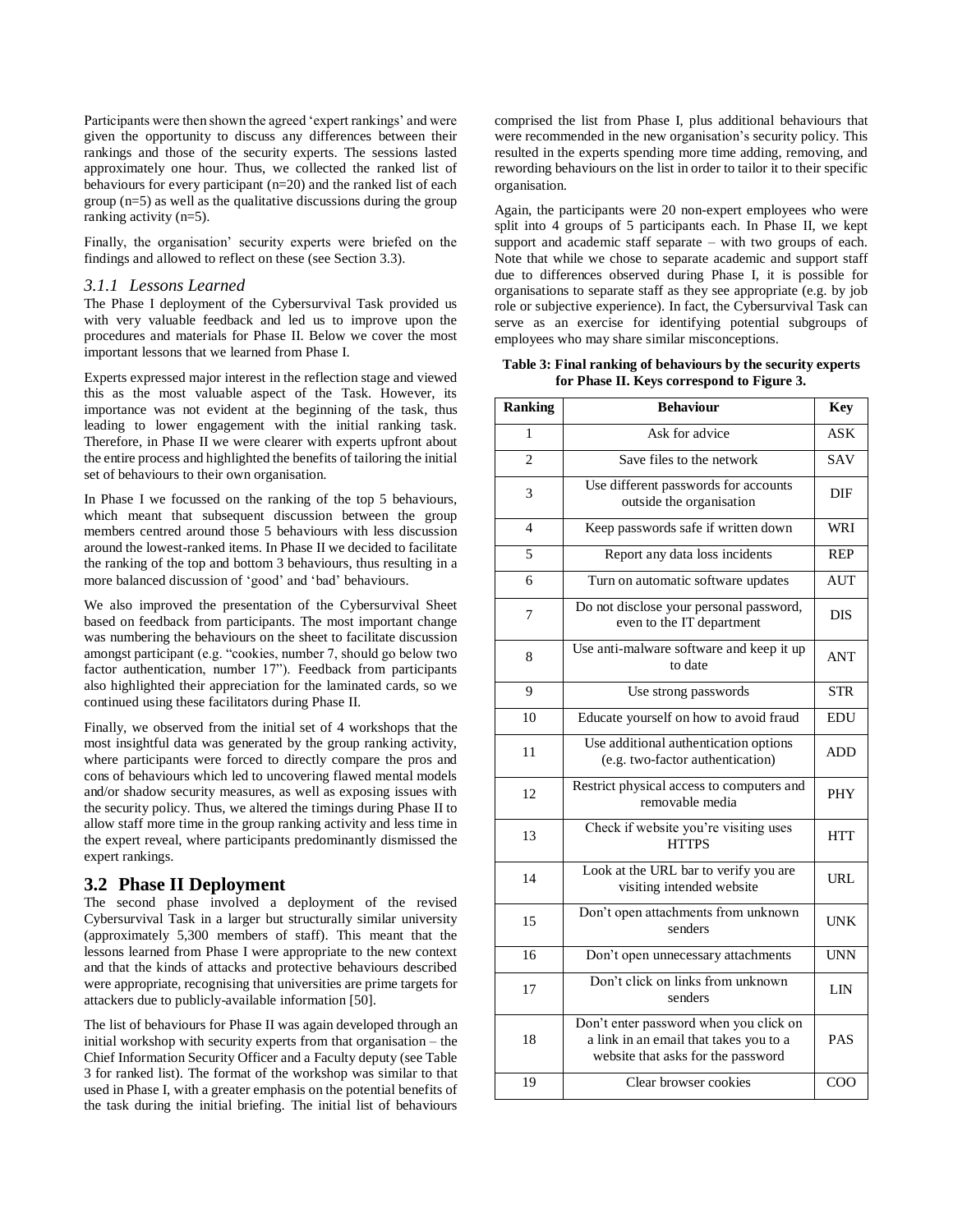Participants were recruited via snowball emails across all Faculties of the university with the exception of Computing Science (who were excluded on the basis that they may have had particular cybersecurity expertise). Academic participants included PhD students, researchers and lecturers, while support participants included receptionists and staff in finance and human resources departments. All these 'non-expert' participants were compensated with a £10 voucher.

| <b>Behaviour</b>                                                             | Individual<br>Range | <b>Individual</b><br><b>Mean Rank</b> | Group<br><b>Mean</b><br>Rank | <b>Expert</b><br>Rank   | <b>Key Reason</b>                                                                                                                                                                                                           |
|------------------------------------------------------------------------------|---------------------|---------------------------------------|------------------------------|-------------------------|-----------------------------------------------------------------------------------------------------------------------------------------------------------------------------------------------------------------------------|
| Ask for advice                                                               | $7 - 19$            | 18                                    | 17                           | $\mathbf{1}$            | -Not practical to do due to time<br>required for response. Use own<br>experience instead to make the<br>correct judgement.<br>-More likely to ask a colleague for<br>advice than ask IT                                     |
| Save files to<br>network                                                     | $1 - 16$            | 9                                     | $\overline{4}$               | $\overline{2}$          | Default "best practice" behaviour;<br>pragmatic: do not want to<br>regenerate data if lost.                                                                                                                                 |
| <b>Use different</b><br>passwords for<br>accounts<br>outside<br>organisation | $2 - 18$            | 10                                    | 12                           | $\overline{\mathbf{3}}$ | Acknowledged as an important<br>behaviour, but practically not<br>feasible as cannot be expected to<br>remember 20 unique passwords.                                                                                        |
| <b>Keep passwords</b><br>safe if written<br>down                             | $3-19$              | 8                                     | 15                           | 4                       | Tensions between "never" and<br>"limited access" points of view,<br>but generally seen as a poor<br>security behaviour.                                                                                                     |
| <b>Report any</b><br>data-loss<br><b>incidents</b>                           | $5 - 15$            | 15                                    | 13                           | 5                       | Important as if data has been lost<br>then that is an indication that<br>there is something wrong (and it<br>may happen again).                                                                                             |
| Turn on<br>automatic<br>software<br>updates                                  | 4-19                | 17                                    | 16                           | 6                       | -Seen as necessary for functional<br>improvements but not security<br>patches<br>-Those aware of security<br>implications also rated behaviour<br>low due to unlikelihood of being<br>hacked due to out-of-date<br>software |
| Do not disclose<br>personal<br>password, even<br>to IT                       | $1 - 17$            | 6                                     | 6                            | $\overline{z}$          | Very important, as disclosing<br>password means any effort put<br>into the creation of the password<br>is rendered useless.                                                                                                 |
| Use anti-<br>malware<br>software and<br>keep it up to<br>date                | $3 - 19$            | 13                                    | 5                            | 8                       | Seen as IT's responsibility<br>(installation and maintenance).<br>Although they do not need to<br>actively manage it, AMS is seen as<br>a very important safeguard.                                                         |
| <b>Use strong</b><br>passwords                                               | $1 - 10$            | $\mathbf{1}$                          | $\overline{7}$               | 9                       | Worthless if given away or stolen.                                                                                                                                                                                          |
| Educate<br>vourself on how<br>to avoid fraud                                 | $8 - 18$            | 16                                    | 11                           | 10                      | Seen as losing battle against<br>fraudsters as they are always<br>ahead of the curve, so time-<br>intensive to stay up-to-date.                                                                                             |

**Figure 2: Screenshot of the report produced for experts.**

The sessions consisted of a quick introduction by the facilitator, an individual ranking task followed by a 'reveal' of each participant's top and bottom three behaviours (see Table 2 for activities and timings). Staff were given a chance to suggest new behaviours to add to the list. These were written on the board by the facilitator (see Figure 1). Participants were then asked to rank all the behaviours as a group with everyone having to agree on the final list at the end of the process. The group discussion was facilitated by a researcher for the top 3 and bottom 3 behaviours, and once those were agreed participants were allowed to continue with the group ranking activity unassisted. Once all participants were in agreement, the expert agreed list was shown to the group and they were allowed to discuss discrepancies both with the group and with the facilitator. Finally, participants were debriefed and allowed to go.

We collected the ranked list of behaviours for every participant  $(n=20)$  and the ranked list of each group  $(n=5)$  as well as the qualitative discussions during the group ranking activity (n=5).

Once all data was analysed, experts were briefed on the findings during the Reflection Stage (see below).

#### **3.3 Reflection**

The purpose of the reflection stage was to brief the organisational security experts on the findings from the workshops and collect their thoughts on the process and understand their reaction to the findings. In total, the session lasted 45 minutes.

Half of the session consisted of an oral presentation describing the methodology of the Task, a reminder of their rankings, and an overview of the main findings including the graphs in Figure 3.

A brief physical report was generated for the experts that summarised the purpose of the Task, the methodology used to collect the data, and the most salient findings (see Figure 2 for example). The main section contained a table that included each behaviour (ordered according to the expert ranking), the individual range for the employee scores, the individual mean rank for the scores, the group mean rank, and the expert rank (for easy comparison). The key reasons for the overall scores were also included. The behaviours were highlighted where the individual and group scores were markedly different – in green if the change resulted in a higher score, or red if it resulted in a lower score. In this specific case, different tables were created for academic and support staff to highlight the differences between the groups. Finally, a section with the main takeaways (summarising the most controversial opinions or differences) closed the report.

Following the presentation, experts were engaged in a brief semistructured interview where they were asked to comment on the Cybersurvival Task and reflect on the findings. Experts were also encouraged to seek clarifications on conflicting behaviours and were asked about future actions based on the presented data.

### **4. RESULTS**

Below we present both quantitative and qualitative results from Phase II, including insights from both employees and experts. The quantitative data was analysed by averaging the scores across groups for each behaviour (e.g. Ask for Advice). All tests carried out were two-tailed. The qualitative data was obtained from the employee discussions during the group ranking activities and was analysed using thematic analysis.

## **4.1 Comparison of Rankings Between Experts and Staff**

The rankings of experts were plotted against those given by staff (academic and support). These are presented in Figure 3. The identity line (dotted) shows perfect calibration between experts and staff. However, the further away the behaviours are from the identity line, the bigger the discrepancy between staff and experts' security priorities. Behaviours above the identity line represent those that are most important to staff, while those below the line represent behaviours that are most important to experts. Figure 3 also shows the difference between those rankings made as individuals and those made following group discussion with arrows indicating the shift between mean individual and group scores. One important thing to note here is that group discussion seldom moves staff towards better agreement with the experts. This is important given the way that social norms can intervene in determining staff security priorities (e.g. [35]). This will be explored in more detail below.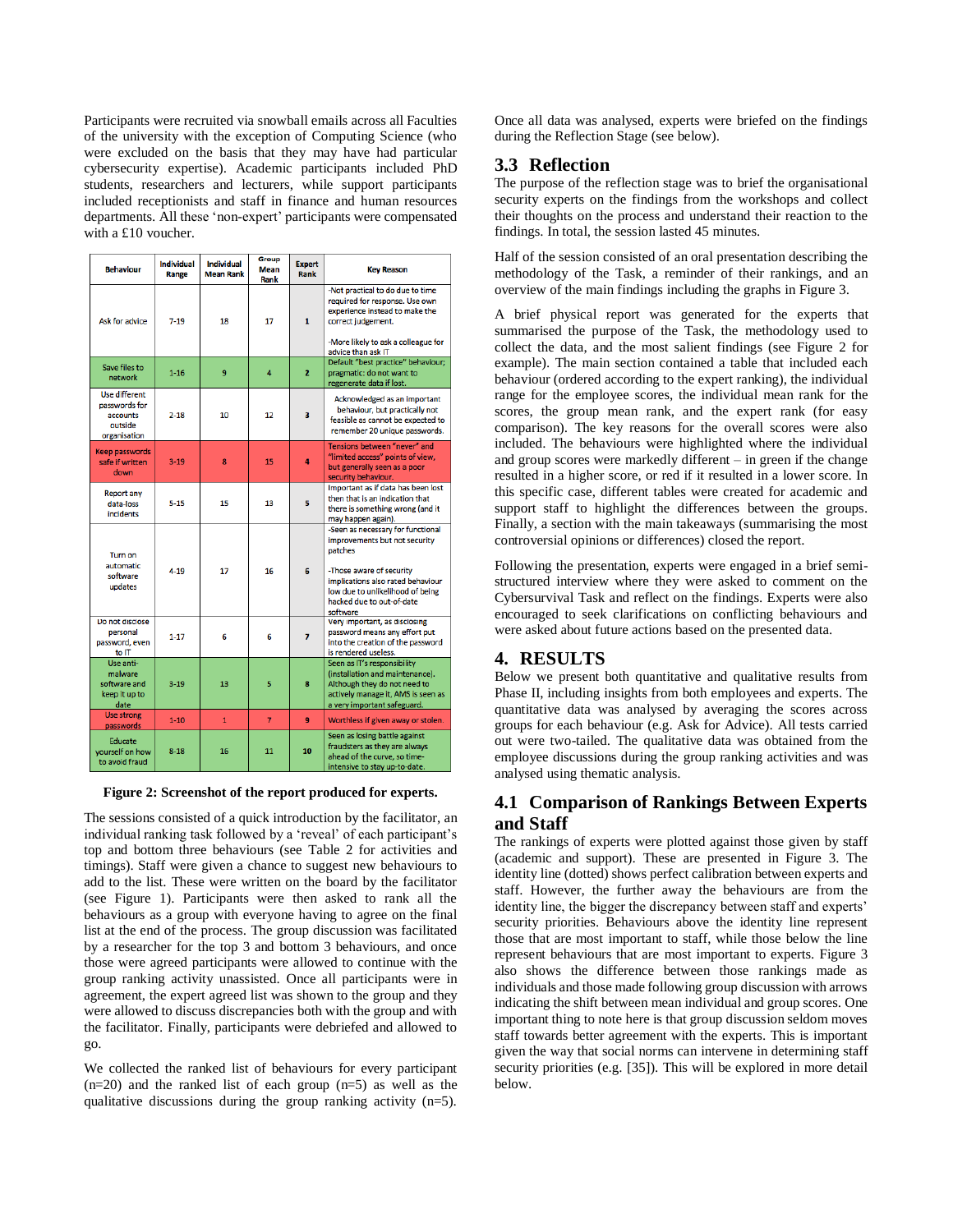

**Figure 3: Scatter Plots comparing the rankings of experts (X-axis) against academic staff (right) and support staff (left). Arrows show the shift from mean individual rankings to final group rankings (dots). See Appendix C for high quality graphs.**

#### **4.2 Discrepancies in Rankings**

At first glance, our graph shows poor calibration between experts and staff, with experts wanting staff to prioritise *asking for advice* and with staff (both academic and support) opting for the creation of *strong* passwords as their number one priority (again, an interesting issue in the light of recently shifting password advice).

Strong passwords have been the subject of many campaigns and are one of the few 'engineered' behaviours that staff are likely to encounter (as password systems often force the inclusion of upper and lower case, numerical and special characters as a means of creating stronger passwords). There is a certain irony here, given the new advice of *three random words* issued by GCHQ. Interestingly, support staff were more aware than academic staff of the need to use different (unique) passwords for each account, something that could possibly be tied to their use of systems that could hold sensitive data (e.g. finance, student performance, student identity, etc.).

A set of behaviours around not opening attachments or links from unknown senders were also seen as very important by academic and support staff but not so much by experts (who tended to place more trust in automated detection of malware). Similarly, checking URLs and checking HTTPS (to a lesser extent) were seen as important behaviours by the academic staff while they were rated low by the experts, although these behaviours were ranked as being less important after the group discussion and more in line with the expert scores.

Experts prioritised *asking for advice* as the single most important behaviour, but this was very poorly ranked by staff who generally believed that asking for advice was unnecessary and they could not envisage a scenario when that would happen (see below). *Reporting data loss* and *turning on automatic updates* were also seen as less important by academic staff when compared with the expert agreed rankings.

#### **4.3 Individual vs. Group Rankings**

In order to understand the differences in individual and group rankings, we calculated the absolute difference between the staff scores and the expert agreed scores (i.e. expert ranking minus staff ranking) for each of the subgroups: academic staff's individual rankings, academic staff's group rankings, support staff's individual rankings, and support staff's group rankings. The lower the added score, the closer the rankings were to the expert ones (0

 $=$  perfect, 361  $=$  complete opposite). We then ran a Wilcoxon Signed Ranks Test between the individual scores and the group scores to measure any significant changes to ranking scores that emerged as a function of group discussion (in relation to the expert ones).

**Table 4: Mean scores in the Cybersurvival Task (0 = perfect score; 361 = worst score).**

|                       | <b>Individual Score</b> | <b>Group Score</b> |
|-----------------------|-------------------------|--------------------|
| <b>Academic Staff</b> | 131.13                  | 131                |
| <b>Support Staff</b>  | 117.11                  | 162                |

We found no significant difference in individual and group rankings for academics*, Z=-.140, p=.889*. We did, however, find a significant difference in individual and group rankings for support staff where individual scores were higher (i.e. more secure) than group scores, *Z =-2.668, p=.008*.

These results are worrying as they show that a group discussion about the importance of different cyber behaviours led to a weakening of the support staff's cybersecurity position (i.e. more disagreement with experts). This finding is also reflected in a statistical comparison of academic and support staff, where a Mann-Whitney U test did not find a statistically significant difference in the performance of *individuals*, *U=21, p=.167* but where there was a significant difference in *group performance*, with academic staff generating rankings that were much more closely aligned with experts, *U=10, p=.011*.

#### **4.4 Expert Assumptions**

Here we report some of the qualitative data from the discussions within the different groups. We start by detailing some of the assumptions made by security experts about staff behaviour. Firstly, experts were adamant that there was an onus on employees to learn about security threats and to educate themselves. This notion was thoroughly rejected by our employees who felt that such behaviour would be too time consuming:

> *Academic Group 1 (Male): "Yeah, I think it's one of the things on my list that, I would really like to do, but you never get the time to actually get*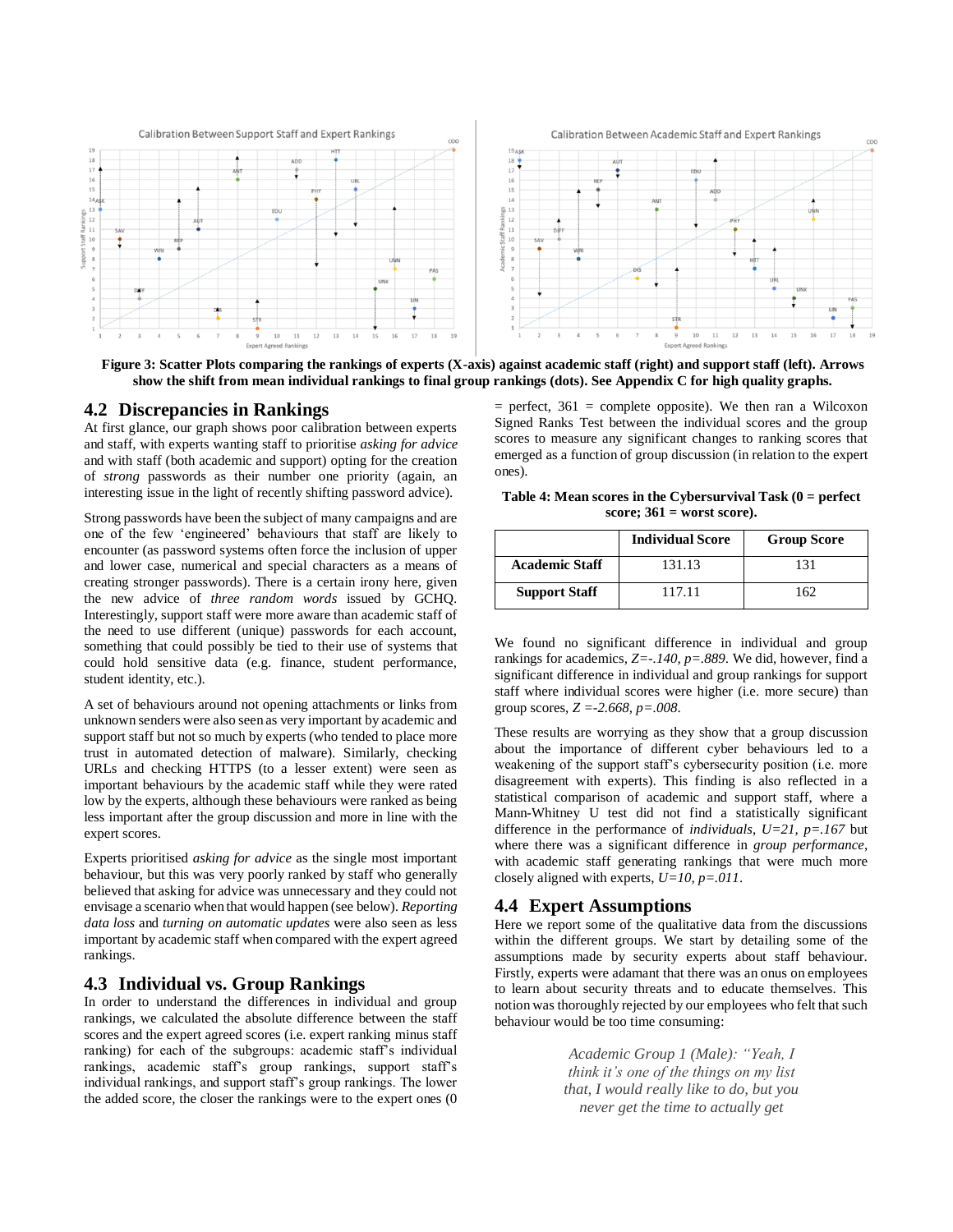*around to it. Presumably the fraudsters are getting cleverer and cleverer, so you have to keep up to date with new ways of helping and keeping yourself stay safe"*

This is possibly one of our most predictable findings, given the extensive research literature on 'productive security' that notes the unrealistic and unacceptable 'cost' of cybersecurity policy compliance [7].

Secondly, experts assumed that users would save all their work regularly to the network drive in order to allow immediate restoration in the case of infections or attacks. In reality, this was common practice, but many staff chose convenience over security and downloaded a local working copy, which would then be uploaded to the network once access was no longer required.

> *Support Group 2 (Female): Force of habit, it's just a habit. I don't not for any particular reason, just lazy I guess 'cause it saves me the click for going into that, then going into that – and instead I'm like 'it's there on the desktop'.*

> *Support Group 2 (Male): A lot of the time for me it's something that I'll only need access to for a limited time so once I'm done with it I'll just delete it.*

Finally, experts believed that users would report any data breaches immediately. Employees, however, questioned how they would know if a data breach had occurred:

> *Support Group 2 (Female):"But how do you know that you've lost something? I'm not sure I would recognise a data loss unless it said to me, 'you've lost some data'."*

This assumption highlights an important problem for experts: employees do not possess a concrete understanding of the consequences associated with cybersecurity – e.g. what actually happens when you have suffered a data breach? A possible remedy would appear to be for experts to contextualise advice and policy in order to encourage compliance.

### **4.5 Employee Misconceptions and Disagreements**

Next, we explore employees' misconceptions about security behaviours and their failures to come to any agreement about appropriate actions. Firstly, staff believed that software updates – whether applications or an operating system – were primarily a means to access new features, arguing that updates could be delayed without any adverse impact, a finding previously reported by Vaniea et al. [59].

Additionally, they erroneously believed that if the update was important, it would get pushed through by the IT staff regardless.

#### This misconception is in line with work showing how updating software was rarely seen as a key security behaviour [60].

*Academic Group 2 (Female 2): "I've got the turn on automatic software updates, because I thought software was quite general and there's the other one that covers the anti-malware software – so any software updates could be anything. Uhm, that's why I thought it was not specific to internet security"*

There was extended discussion regarding the threats from email attachments and links. While staff were generally aware that clicking or downloading items from emails could harm their computer, the exact nature of the harm was disputed. Some employees believed that links were more dangerous than attachments as clicking them automatically compromised the computer, while others argued that attachments were harmless if you did not allow them to install. While most points argued were true to an extent, it was worrying how varied their perspectives of the threats were.

*Academic Group 2 (Female 1): "But if you opened it, I wouldn't anyway, but open an attachment from someone I didn't know – I would just delete it – but if I did open it I would assume that unless I clicked on a link within that attachment then the attachment couldn't, unless, you know like a Word attachment, if they sent me some kind of attachment that could be actually downloading a virus."*

*Academic Group 2 (Male 1): "I think an attachment is more important because that's a file that you download to your computer and could potentially run directly on your computer"*

*Academic Group 1 (Female 1): "to actually open an attachment itself may be important, because I know that you don't need to put your password in and malware starts to come, and there are many of those everyday. So if we put that as a priority behaviour then we can prevent a lot of malware from coming in. And it's very simple as well – that's my opinion."*

*Academic Group 2 (Female 2): "The more that I talk the more I realise I don't know"*

This last observation is important. Employees lacked a good mental model of the nature of the threat and the way that they could realistically guard against it. This led to disagreements about the most effective forms of protection. For example, there were heated discussions about writing passwords down, with the majority of participants agreeing that it was a 'must not do' behaviour and should be avoided at all costs. In the meantime, password reuse was seen as a negative, but necessary, behaviour – especially given that mapping personal accounts to work accounts would be difficult for attackers. This demonstrates a mental model where most staff prioritise the need to protect themselves against colleagues rather than against external threats.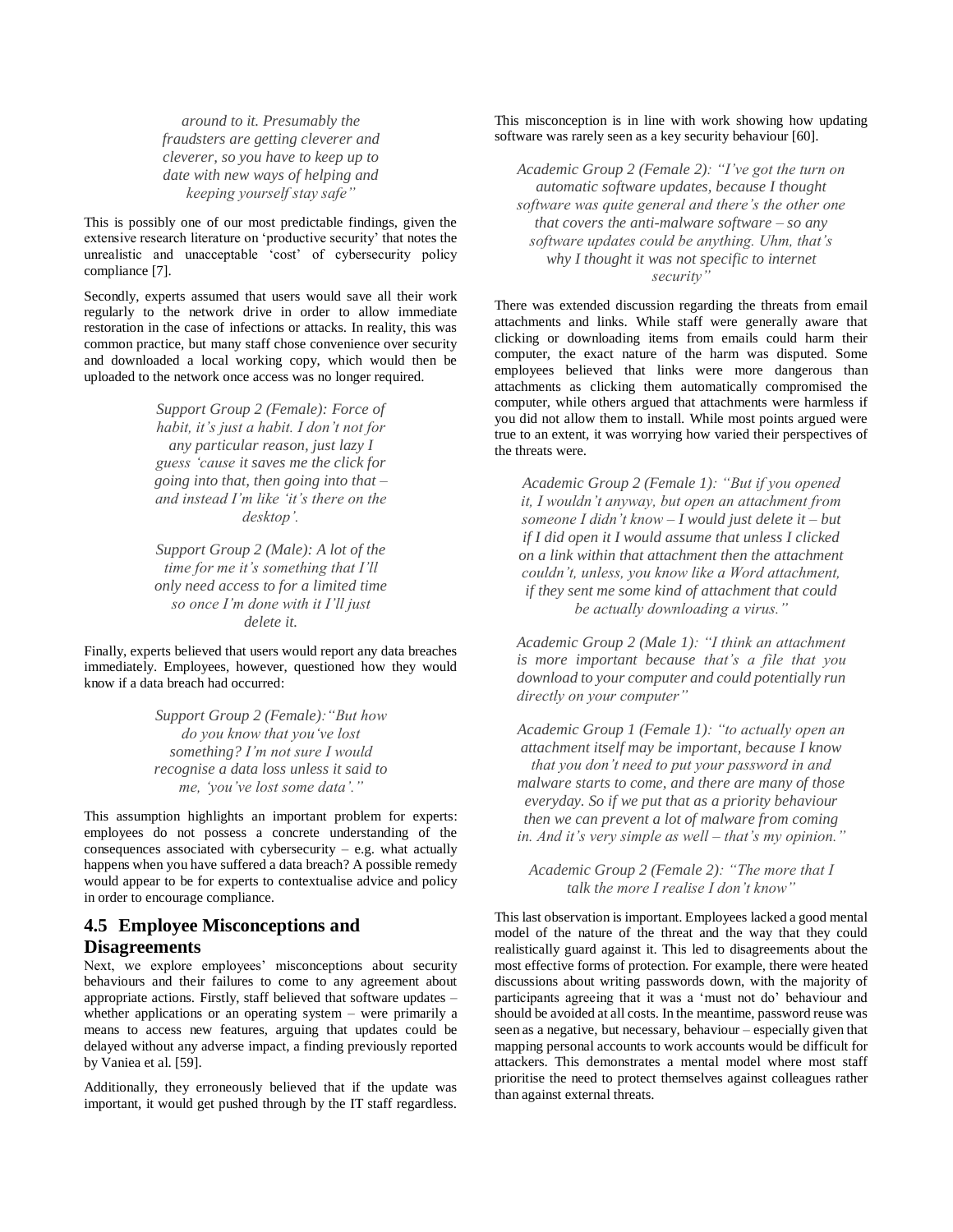*"Academic Group 2 (Female 3): See it's funny because I've put keep passwords safe if written down before I've put use strong passwords because obviously if you have it written down it doesn't matter how strong it is – people can get it.*

*Academic Group 2 (Male 1): But if you've got it written down there is maybe only a handful of corrupt people who could get their hands on it…"*

While previous literature (e.g. [56]) has reported this as a flawed mental model, other work [14] argues that this might not actually be a serious security threat, while Zhang-Kennedy et al. [62] suggest that this rule should be changed, promoting the keeping of written down passwords secure. Again, these academic disagreements demonstrate the difficulties with generating security advice. Ultimately, both GCHQ and NIST have taken the stance of promoting secure storage of written down passwords in their new guidelines.

#### **4.6 The Sources of Guidance**

We now look at some of the issues around where employees would turn to for education and guidance. Firstly, as we noted, participants were reluctant to ask experts for advice as they felt it was time consuming and unnecessary. They seldom knew who they could turn to for advice either within the Department, the Faculty or the University. Participants generally agreed that learning from each other or from their own personal experience was more realistic than asking for advice from an expert:

*Academic Group 2 (Male 1): "I think people are more likely to ask their immediate colleagues for advice about things."*

*Support Group 2 (Female 1): "Would you not just tend to ask for advice once you've done something wrong or something bad has happened?"*

This is a problem when local knowledge is based upon poor mental models of both threat and effective deterrence. The tendency to rely upon peers and to trust social norms is a known problem in cybersecurity research, leading to the development of shadow security cultures within an organisation [36]. We know that teams do have an important role to play in the development of security behaviours, but we also know that these teams can appropriate security behaviours and practices, moulding them to better fit their own work context, but occasionally introducing vulnerabilities and misconceptions as a result [47].

Our employees felt that they could not be expected to stay on top of the latest advice and information. They were aware of certain 'rules' (such as not opening attachments and clicking on links) but they felt that they should not be held responsible for cyber defence as they could not be expected stay current with that knowledge and were unwilling to put extra time into learning.

*Support Group 2 (Female 3): "Yeah, just come and ask us – spend an hour educating you. I mean, nobody has that time, so…"*

Finally, employees recognised that certain issues were out of their control. They believed that the IT department was responsible for cyber defence and that this defence was primarily undertaken with automated detection and control systems. This is an interesting issue as it reflects the kinds of culture that evolves around staff who have restricted access in relation to installing or updating software. Knowing that IT services have control over such matters brings with it the assumption that staff have no real responsibilities in this area.

*Academic Group 1 (Male 2): "So the anti-malware thing, because it's the university computer I just take it that's it's all sorted out anyway. It's not like you're meant to keep it up to date yourself personally."*

Again, this speaks to the way that employees are empowered in the cybersecurity space. We know from the psychology literature on social loafing that in the presence of others, an individual user may not react to a request, assuming that others will make the required response [11, 22].

#### **4.7 Feedback to Experts**

The final step in the Cybersurvival Task was to present the findings to the university experts. Below we cover the lessons learnt from that session as well as feedback regarding the findings and the methodology.

Firstly, the experts were surprised at some of the misconceptions shown by employees. They had made assumptions that certain behaviours or terms were common knowledge, and the results of the exercise made them realise that extra effort was required to better understand their audience.

*CISO: "It forced us to re-evaluate our desired behaviours. Because, I have, based on years of experience, developed a prejudice towards certain desired behaviours that I now think, based on this, perhaps I've allowed that prejudice to drive my own personal baseline. And I think this tool helps break that and forces me to re-evaluate my concept of desired behaviours."*

Secondly, experts took the output from the Cybersurvival Task as evidence that their one-size-fits-all training approach was failing the university.

#### *CISO: "One size fits all is a fallacy. It's not going to work. You need to cater your risk management programmes specifically to the people within their respective work areas. I think that's what I'm taking from this."*

While this school of thought is not necessarily new for the academic security community, it is important to note that it is still being employed in organisations (this was a common finding across both Phases I & II). By utilising this tool, the CISO was able to make this realisation for himself and thus can seek more effective ways of promoting secure behaviours.

Thirdly, they argued that the task would be an excellent tool for establishing a baseline prior to undertaking training development and then using this baseline data to deliver more targeted training: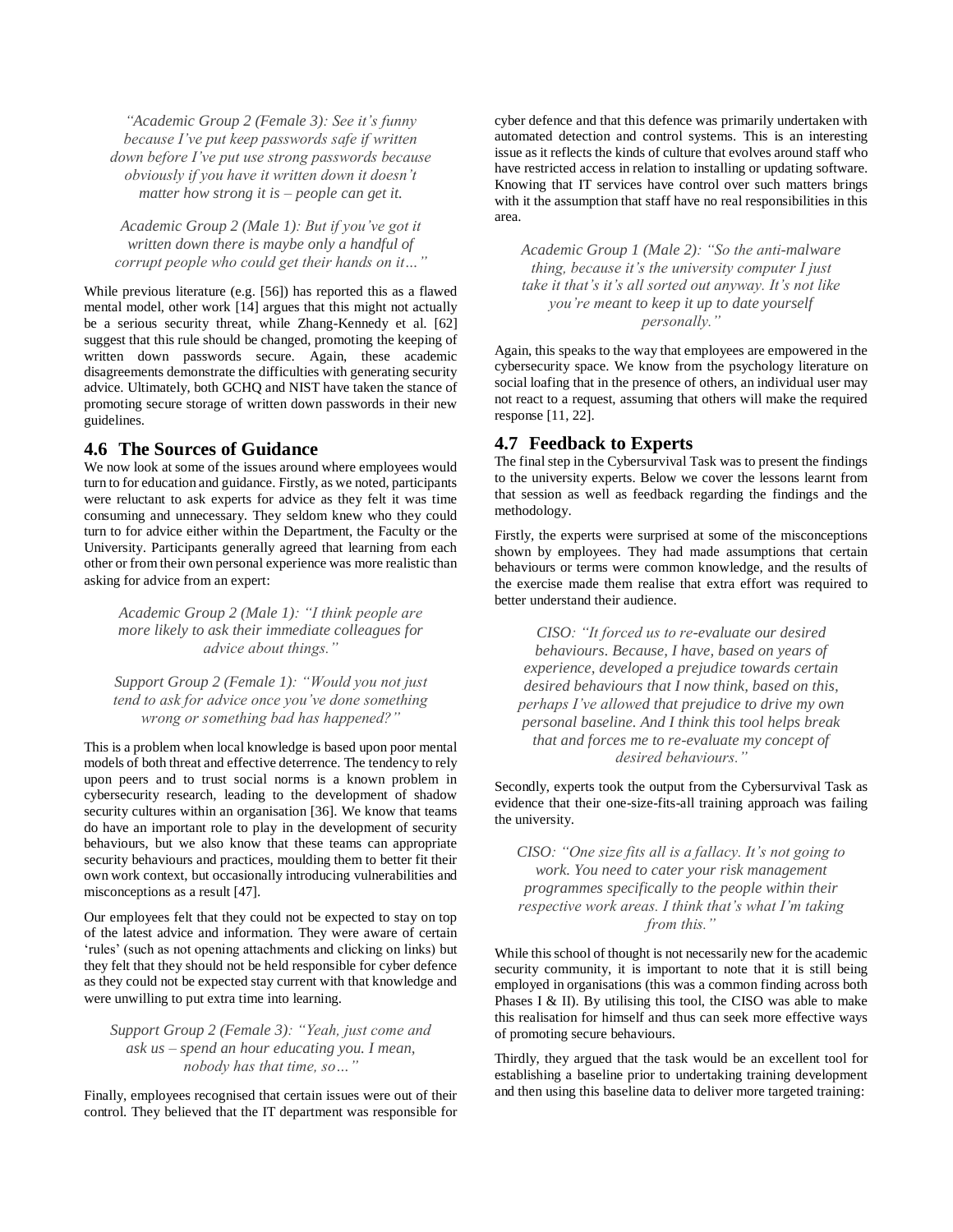*Faculty Deputy: "It's critical because this provides a mechanism for determining, not to find out whether our programmes are successful, but whether our programmes are correctly designed and catered for the intended audience. Because that's the initial hurdle. Because if the programme isn't adapted for the culture then it will fail"*

Finally, experts expressed their support for the Cybersurvival Task, focusing on the fact that the issues raised by the tool were specific to their organisation:

*CISO: "I don't think I've come across a tool that's quite so powerful. I've come across metrics. I've challenged metrics, but this tool is different because it's using my metrics that I've provided and compared them against other people's metrics to see how they match and there's no way I can argue against that data because it's data that I've provided, as an individual, and data that other people have provided. I can't see any weakness in there. I'm struggling to find a weakness. I think it's a very powerful tool"*

We note here, that one useful aspect of the Cybersurvival Task is that the output for different staff groups can be easily quantified in terms of the kinds of visualisations shown in Figure 3. This was important as it is not easy to use purely qualitative data to illustrate discrepancies between the beliefs of different groups, but we found these illustrations, used in combination with the discussion data, were very effective as a means of organisation-specific highlighting issues.

#### **4.8 Summary of Findings**

The Phase II deployment of the Cybersurvival Task in a large institution involving two organisational security experts and 20 employees demonstrated the benefits of this tool by highlighting differences between the cybersecurity beliefs and attitudes of security experts and employees. We also found that a group discussion around desired security behaviours actually led to *less* agreement between employees and experts, which raises interesting questions regarding the social construction of cybersecurity within workgroups and related issues of how best to disseminate security information in organisations.

A follow up session with the organisational security experts found that they valued the information uncovered by the tool, and they had a clear understanding of how that information could be used to improve their organisation in the future – for example in understanding what content should be covered in mandatory training sessions.

#### **5. DISCUSSION**

In this paper, we described two deployments of the Cybersurvival Task in two large universities and showed how the task revealed security misconceptions of staff and some behavioural discrepancies between security experts and employees. We specifically highlight how the organisation's security experts were able to reflect upon flawed assumptions regarding certain employee behaviours, as well as realising how their approach to training was not fit for purpose. While the reported employee misconceptions

are not all novel, it is important for the organisational experts to know which security issues exist within their realm so that they are able to address problematic behaviours or beliefs. Importantly, the fact that the task has highlighted some well-known behavioural issues serves as a sanity check that participants were being truthful and that the task is externally valid.

Here, we discuss the benefits of using the Cybersurvival Task over other existing security behaviour measurement tools and explore how organisations can use the tool to improve training programmes, tailor their security policies, and understand the development of non-compliant attitudes and shadow security behaviours. We should note that the Cybersurvival Task has two quite discrete functions. Firstly, in keeping with the Desert Survival task and the Moon Landing task, the Cybersurvival Task can highlight individual and group opinion differences between staff groups and see how they are resolved. Secondly, the task can produce useful cybersecurity data about staff behaviours, understanding and possible compliance with security policies. We will explore these functions in more detail below.

### **5.1 Measuring Individual and Group Decision-Making**

In terms of the first function – to observe the processes of individual and group decision making – it was very interesting to note the differences between groups within the organisation, but perhaps more intriguing to note that group discussion *never* resulted in more secure rankings overall, when compared to individual rankings. Indeed, in the case of support staff, group discussion resulted in a set of beliefs that were less secure (i.e. less aligned with expert opinion). Earlier we talked about this in relation to the development of a shadow security culture within the organisation in which social norms can come to dominate [36]. However, we should also note that this resonates with other studies using ranking tasks to measure group behaviour, when the dynamics of the group can result in suboptimal decisions. For example, in a 'Desert Survival' study involving mixed gender groups, expertise tended to be ignored in group settings if the experts were women, resulting in poor group performance, but not if they were men [57].

While it is certainly interesting to observe the differences between individual and group scores, some may argue that cybersecurity is predominantly an individual task. We disagree given the social nature of organisations and the data suggesting that users are more likely to turn to colleagues rather than experts for advice. However, it is possible to build the visual representations (e.g. Figure 3) using the individual scores, although we would recommend running the group ranking sessions regardless due to the insights they generate (see below).

### **5.2 Measuring Cybersecurity Attitudes and Behaviours**

In terms of the second function of the task – to measure cybersecurity attitudes and behaviours – we should ask how the Cybersecurity Task compares with other available measures. The most obvious point of comparison – albeit serving a different purpose – is the Security Behaviour Intentions Scale (SeBIS) which was initially developed in 2015 with the aim of becoming the standard tool for assessing the security behaviours of end-users [19]. This has since been validated to show how some security behaviours can be reliably predicted using the scale [18]. One of the interesting differences between SeBIS (and self-reporting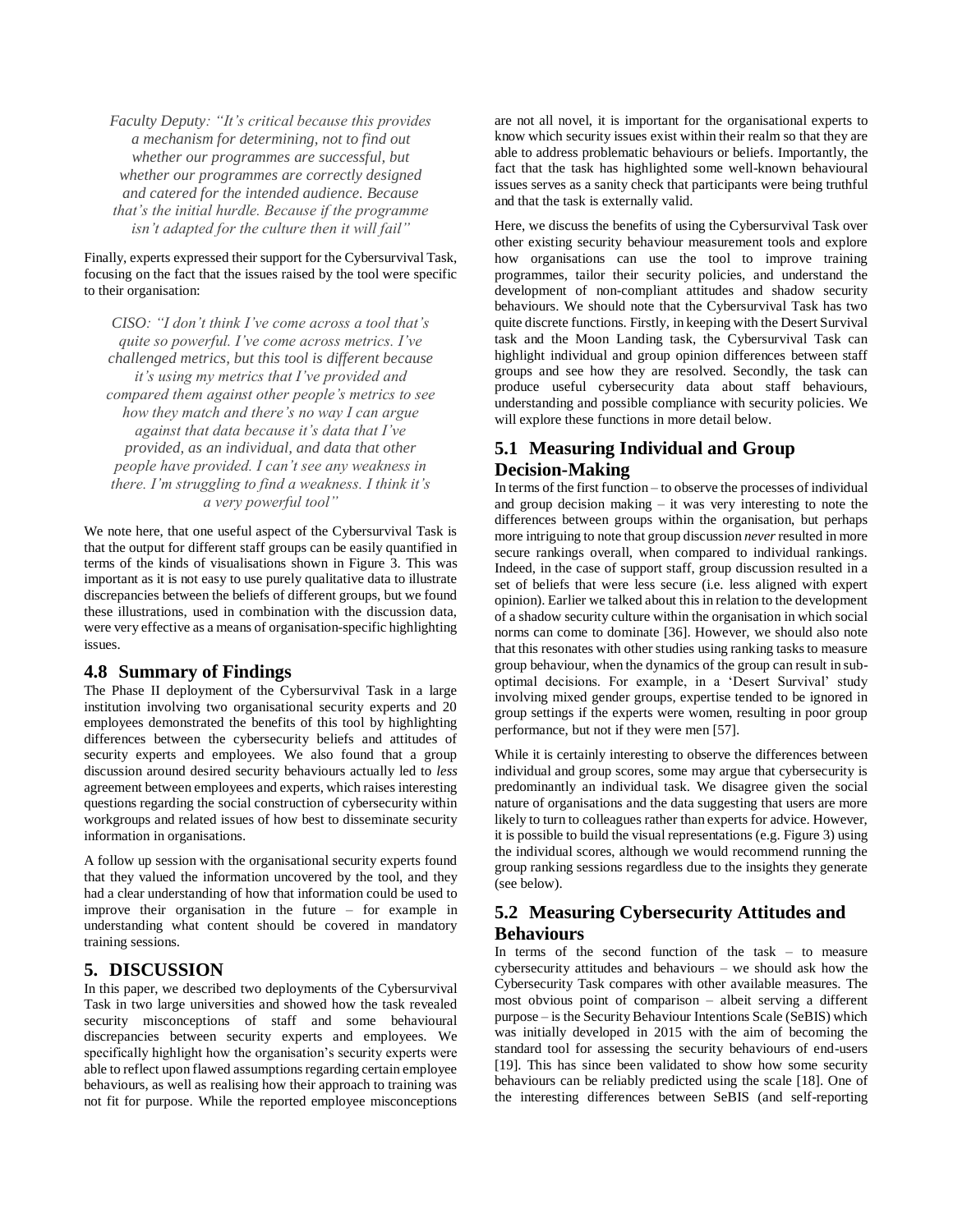questionnaires in general) and the Cybersurvival Task is the request in the latter to *rank* behaviours, rather than indicate compliance level. There is no obvious 'correct' ranking and so we can attenuate the problem of 'social desirability' (giving the 'right' answers to questions irrespective of behaviour). Additionally, by having to justify priorities, participants in the Cybersurvival Task reveal underlying assumptions and/or flawed mental models that can then be used by experts to deliver appropriate remediation.

However, there are two further issues that come to light when comparing tasks. The SeBIS is not resource heavy – it can be completed quickly and can therefore give organisations rapid, actionable data about the beliefs and reported behaviours of their staff. In contrast, the Cybersurvival Task when done properly (involving both individual and group stages) can be quite resource intensive but also allows for training opportunities while also providing a baseline measure of security knowledge within the organisation. This is not a negative thing if it results in greater understanding and ownership of the problem. In addition, the SeBIS has a static set of items to be used in any organisation, despite the fact that there are always disagreements over what items should be included and prioritised depending on the context (e.g. [32]). In contrast, the Cybersurvival Task, as we have described it, sees cybersecurity as an evolving process and adapts this list to those set up by a specific organisation. At the beginning of our study, we asked the organisation's CISO to generate 19 important behaviours and compared these with the 16 items on SeBIS [19] and the 20 "good" behaviours identified by Ion et al. [32]. There was a substantial overlap, but our CISO added certain behaviours (*ask for advice* and *educate yourself on how to avoid fraud)* which he ranked very highly*.* Staff did not prioritise these items and so it would be easy to argue that they were unimportant, but this would be missing the point. The Cybersurvival Task is designed to show differences between the beliefs and opinions held by the CISO and those held by employee groups throughout the organisation. Where there is disagreement, then there is an opportunity to consider whether staff communication has been adequate or whether expectations are unrealistic.

### **5.3 How Can Organisations Benefit from the Cybersurvival Task?**

It is clear from our expert feedback session that security experts in organisations make assumptions about their institution's security culture and that these assumptions are not always correct. This means that organisations may not be providing staff with the necessary and/or relevant training programmes. While the Cybersurvival Task does not measure employee compliance – it is possible that employees engage in all behaviours on the list – it can be used to obtain a snapshot of security subcultures within an organisation, and to identify any misinformation that might be circulating in those subcultures. This would allow experts the opportunity to tailor solutions that would help prevent the proliferation of non-compliant security practices.

The Cybersurvival Task can also serve as a sanity check for an organisation's security policies. During the first step when the organisation's security experts modify and rank the list of behaviours, they can identify any policy items that may no longer apply, or others that they may not have considered before. Additionally, this process should make experts aware of what the most important message to staff should be. The act of having to rank a particular behaviour as first or second on a list can give pause for thought – how are these important behaviours being

communicated to staff across the organisation? Note, too, that rankings may change in keeping with the dynamic cybersecurity threat landscape.

Lastly, it may be possible to use the Cybersurvival Task as a training tool, exploiting the way it can readily highlight misconceptions and promote discussions about why the experts prioritise certain behaviours and why staff might find these behaviours challenging to execute in their own work contexts. While such an approach would require a greater degree of coordination (e.g. scheduling for both employees and experts), the direct outcome with regards to mutual understanding by both parties would seem to be beneficial. The task certainly generated high levels of engagement across all groups – something which is not always said of cybersecurity training material.

### **5.4 Limitations and Future Work**

The most obvious limitation regarding this implementation of the Cybersurvival Task related to the time taken to conduct the workshops and collate and present the findings. Despite our participants finding it an enjoyable task, we do recognise that length could be an issue for both organisations and individuals. In future settings, the individual rankings could be completed online and analysed before the group meeting to discuss differences and agree a consensus ranking (thus speeding up the process). We are hesitant to suggest running the complete task online as it is currently presented, as this would miss out on valuable qualitative data that shows the reasoning behind the rankings and reveals any underlying misconceptions or erroneous mental models that management can then address. However, it may be possible to redesign some of the activities (e.g. the group ranking task) to accommodate digital technologies for carrying out the workshops in a distributed manner and reducing the time taken to complete them.

We also recognise that our deployments have been restricted to academic organisations and so, in future work, we aim to take the tool into other sectors, streamlining some aspects of the data collection process, and exploring the automatic generation of reports.

# **5.5 Conclusions**

In this paper, we have shown that security experts and staff do not always agree on the most important security behaviours and this will be a big concern for organisations. Ideally, all members of an organisation should be working towards the same security goals and should understand their role in achieving those goals, yet we have found that group discussions on cybersecurity behaviours in fact led to more disagreement between staff and expert priorities. We have shown that a simple ranking task, conducted individually and then in groups, can highlight such disagreements and illustrate the different normative beliefs held by specific staff groups as well as illustrating the differing priorities shown by security experts and employees at different levels of the organisation. We believe the Cybersurvival Task would be useful for any CISO seeking to understand the kinds of sub-optimal security subcultures that develop within their organisation.

### **6. REFERENCES**

[1] A Hacker's Dream: American Password Reuse Runs Rampant: 2017. *https://www.infosecuritymagazine.com/news/american-password-reuse-runs/*.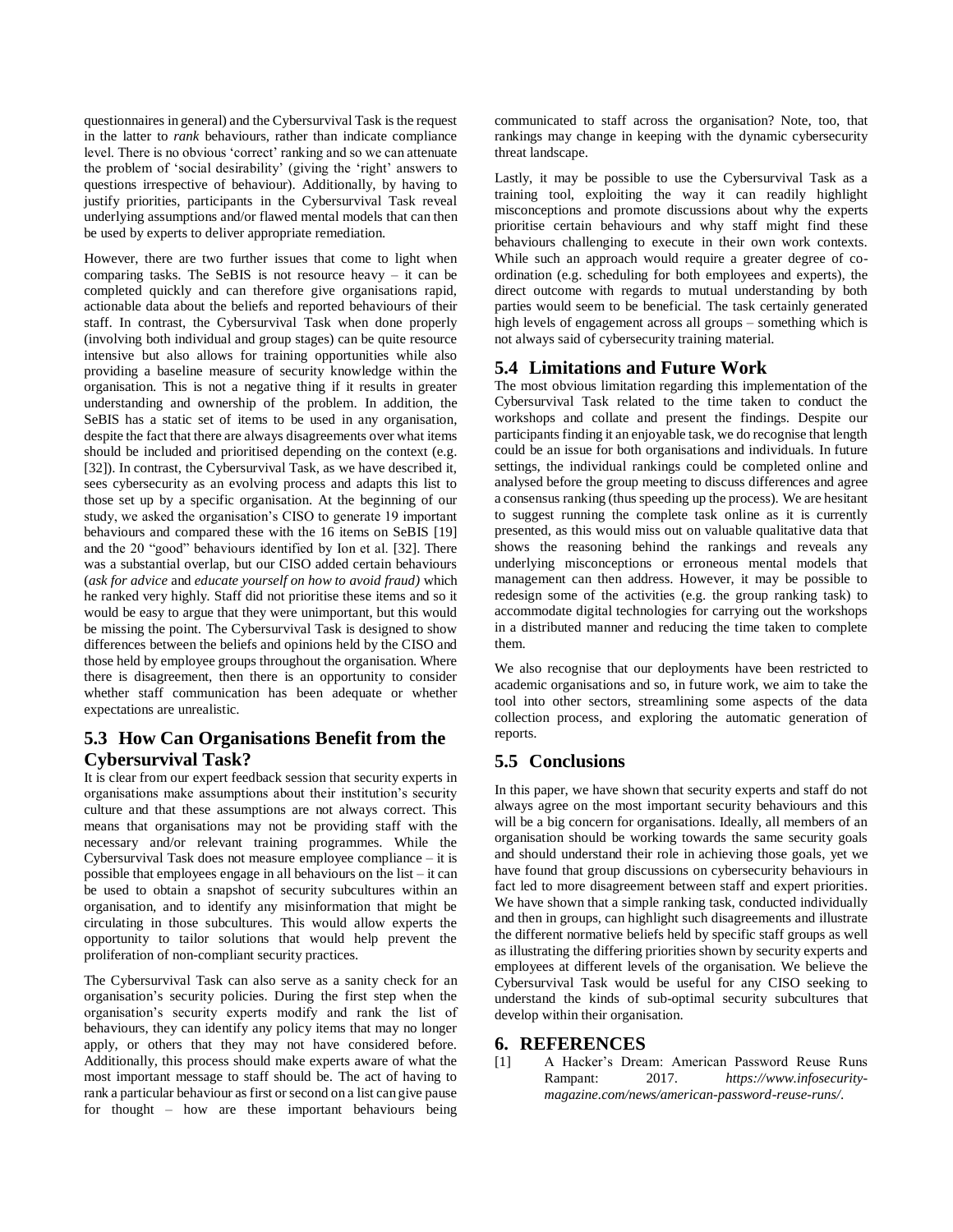- [2] Adams, A. and Sasse, M.A. 1999. Users are not the enemy. *Communications of the ACM*. 42, 12 (Dec. 1999), 40–46.
- [3] Alotaibi, M., Furnell, S. and Clarke, N. 2016. Information Security Policies : A review of Challenges and Influencing Factors. *The 11th International Conference for Internet Technology and Secured Transactions* (Dec. 2016), 352– 358.
- [4] Ashburn-Nardo, L. and Johnson, N.J. 2008. Implicit outgroup favoritism and intergroup judgment: The moderating role of stereotypic context. *Social Justice Research*. 21, 4 (Dec. 2008), 490–508.
- [5] Bada, M. and Sasse, M.A. 2014. *Cyber Security Awareness Campaigns Why do they fail to change behaviour ?*
- [6] Baxter, J. 2002. Jokers in the Pack: Why Boys are More Adept than Girls at Speaking in Public Settings. *Language and Education*. 16, 2 (Jun. 2002), 81–96.
- [7] Beautement, A., Becker, I., Parkin, S., Krol, K. and Sasse, M.A. 2016. Productive Security: A scalable methodology for analysing employee security behaviours. *Proceedings of the Symposium On Usable Privacy and Security (SOUPS)* (2016), 1–18.
- [8] Beautement, A., Sasse, M.A. and Wonham, M. 2008. The compliance budget. *Proceedings of the 2008 workshop on New security paradigms - NSPW '08* (New York, New York, USA, 2008), 47.
- [9] Blythe, J.M., Coventry, L. and Little, L. 2015. Unpacking security policy compliance : The motivators and barriers of employees ' security behaviors. *Eleventh Symposium On Usable Privacy and Security (SOUPS 2015)* (2015), 103–122.
- [10] Bollmer, J.M., Harris, M.J., Milich, R. and Georgesen, J.C. 2003. Taking Offense: Effects of Personality and Teasing History on Behavioral and Emotional Reactions to Teasing. *Journal of Personality*. 71, 4 (Jun. 2003), 557– 603.
- [11] Briggs, P., Jeske, D. and Coventry, L. 2017. The design of messages to improve cybersecurity incident reporting. *Lecture Notes in Computer Science (including subseries Lecture Notes in Artificial Intelligence and Lecture Notes in Bioinformatics)* (Jul. 2017), 3–13.
- [12] Bursztein, E., Margolis, D., Archer, A., Pitsillidis, A. and Savage, S. 2014. Handcrafted Fraud and Extortion : Manual Account Hijacking in the Wild. *In Proceedings of the 2014 Conference on Internet Measurement Conference* (2014), 347–358.
- [13] Carlton, M. and Levy, Y. 2015. Expert assessment of the top platform independent cybersecurity skills for non-IT professionals. *Conference Proceedings - IEEE SOUTHEASTCON* (Apr. 2015), 1–6.
- [14] Cheswick, W. 2013. Rethinking Passwords. *Communications of the ACM*. 56, 2 (Feb. 2013), 40–44.
- [15] Cooke, R.A. and Kernaghan, J.A. 1987. Estimating the Difference Between Group Versus Individual Performance on Problem-Solving Tasks. *Group &*

*Organization Management*. 12, 3 (Sep. 1987), 319–342.

- [16] Dembo, M.H. and McAuliffe, T.J. 1987. Effects of perceived ability and grade status on social interaction and influence in cooperative groups. *Journal of Educational Psychology*. 79, 4 (1987), 415–423.
- [17] Dudley, M.G. and Harris, M.J. 2003. To think or not to think: The moderating role of need for cognition in expectancy-consistent impression formation. *Personality and Individual Differences*. 35, 7 (Nov. 2003), 1657– 1667.
- [18] Egelman, S., Harbach, M. and Peer, E. 2016. Behavior Ever Follows Intention?: A Validation of the Security Behavior Intentions Scale (SeBIS). *Proceedings of the 2016 CHI Conference on Human Factors in Computing Systems* (2016), 5257–5261.
- [19] Egelman, S. and Peer, E. 2015. Scaling the Security Wall: Developing a Security Behavior Intentions Scale (SeBIS). *Proceedings of the ACM CHI'15 Conference on Human Factors in Computing Systems* (2015), 2873–2882.
- [20] Fogg, B.J. 2002. Persuasive technology. *Ubiquity*. 2002, December (Dec. 2002), 2.
- [21] Furnell, S. and Thomson, K.L. 2009. From culture to disobedience: Recognising the varying user acceptance of IT security. *Computer Fraud and Security*. 2009, 2 (Feb. 2009), 5–10.
- [22] George, J.M. 1992. Extrinsic and Intrinsic Origins of Perceived Social Loafing in Organizations. *Academy of Management Journal*. 35, 1 (Mar. 1992), 191–202.
- [23] Giessner, S.R., van Knippenberg, D., van Ginkel, W. and Sleebos, E. 2013. Team-oriented leadership: The interactive effects of leader group prototypicality, accountability, and team identification. *Journal of Applied Psychology*. 98, 4 (2013), 658–667.
- [24] Giessner, S.R. and Mummendey, A. 2008. United we win, divided we fail? Effects of cognitive merger representations and performance feedback on merging groups. *European Journal of Social Psychology*. 38, 3 (Apr. 2008), 412–435.
- [25] Government Communications Headquarters 2015. *Simplifying Your Approach: Password Guidance.*
- [26] Grawemeyer, B. and Johnson, H. 2011. Using and managing multiple passwords: A week to a view. *Interacting with Computers*. 23, 3 (Mar. 2011), 256–267.
- [27] Guerin, L. 2007. *Smart Policies for Workplace Technologies: Email, Social Media, Cell Phones & More*. Nolo, Berkeley, CA.
- [28] Harris, M.J. and Perkins, R. 1995. Effects of distraction on interpersonal expectancy effects : A social interaction test of the cognitive busyness hypothesis. *Social Cognition*. 13, 2 (Jun. 1995), 163–182.
- [29] Herath, T. and Rao, H.R. 2009. Protection motivation and deterrence: a framework for security policy compliance in organisations. *European Journal of Information Systems*. 18, 2 (Apr. 2009), 106–125.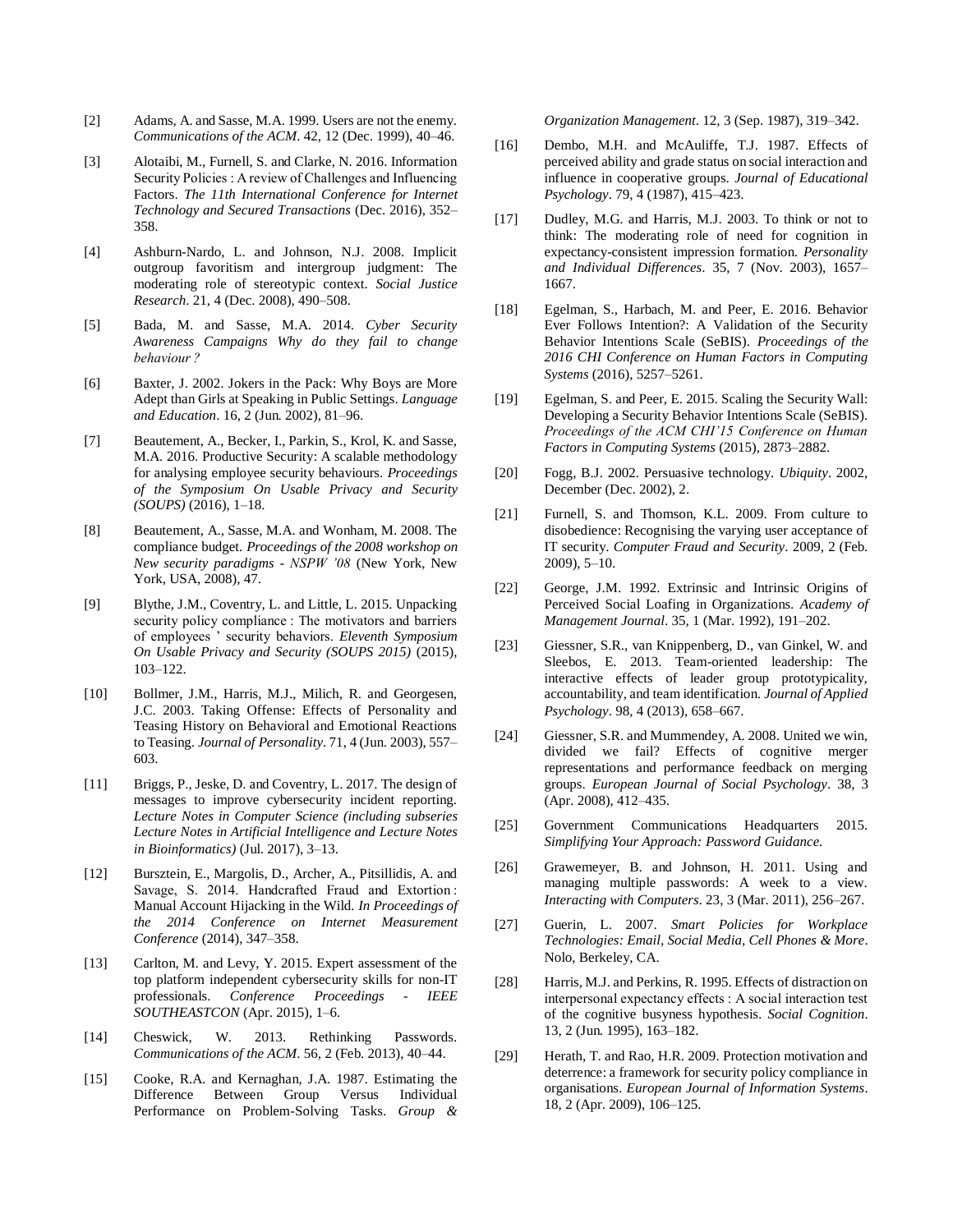- [30] Herley, C. 2009. So long, and no thanks for the externalities. *Proceedings of the 2009 workshop on New security paradigms workshop - NSPW '09* (2009), 133.
- [31] Ifinedo, P. 2014. Information systems security policy compliance: An empirical study of the effects of socialisation, influence, and cognition. *Information and Management*. 51, 1 (Jan. 2014), 69–79.
- [32] Ion, L., Reeder, R. and Consolvo, S. 2015. "... no one can hack my mind": Comparing Expert and Non-Expert Security Practices. *Symposium on Usable Privacy and Security* (2015), 327–346.
- [33] Kiahr, R., Shah, J.N., Sheriffs, P., Rossington, T., Pestell, G., Button, M. and Wang, V. *Cyber Security Breaches Survey 2017*.
- [34] Kirlappos, I., Parkin, S. and Sasse, M. 2015. Shadow security as a tool for the learning organization. *ACM SIGCAS Computers and Society*. (2015).
- [35] Kirlappos, I., Parkin, S. and Sasse, M.A. 2014. Learning from "Shadow Security": Why understanding noncompliant behaviors provides the basis for effective security. *Usec '14* (2014), 1–10.
- [36] Kirlappos, I., Parkin, S. and Sasse, M.A. 2015. "Shadow security" as a tool for the learning organization. *ACM SIGCAS Computers and Society*. 45, 1 (2015), 29–37.
- [37] Kolkowska, E. and Dhillon, G. 2013. Organizational power and information security rule compliance. *Computers and Security*. 33, (Mar. 2013), 3–11.
- [38] Lafferty, J.C., Eady, P.M. and Elmers, J. 1974. The desert survival problem. *Experimental Learning Methods*. (1974).
- [39] Lee, C., Lee, C.C. and Kim, S. 2016. Understanding information security stress: Focusing on the type of information security compliance activity. *Computers and Security*. 59, (Jun. 2016), 60–70.
- [40] Li, I., Forlizzi, J., Dey, A. and Kiesler, S. 2007. My agent as myself or another. *Proceedings of the 2007 conference on Designing pleasurable products and interfaces - DPPI '07* (New York, New York, USA, Aug. 2007), 194.
- [41] Li, L., Xu, L., He, W., Chen, Y. and Chen, H. 2016. Cyber security awareness and its impact on employee's behavior. *Lecture Notes in Business Information Processing* (Dec. 2016), 103–111.
- [42] Littlepage, G., Robison, W. and Reddington, K. 1997. Effects of Task Experience and Group Experience on Group Performance, Member Ability, and Recognition of Expertise. *Organizational Behavior and Human Decision Processes*. 69, 2 (Feb. 1997), 133–147.
- [43] McAninch, C.B., Milich, R. and Harris, M.J. 1996. Effects of an Academic Expectancy and Gender on Students' Interactions. *The Journal of Educational Research*. 89, 3 (Jan. 1996), 146–153.
- [44] Ohtsubo, Y. and Masuchi, A. 2004. Effects of Status Difference and Group Size in Group Decision Making. *Group Processes & Intergroup Relations*. 7, 2 (Apr.

2004), 161–172.

- [45] Ovelgönne, M., Dumitras, T., Prakash, B.A., Subrahmanian, V.S. and Wang, B. 2017. Understanding the Relationship between Human Behavior and Susceptibility to Cyber Attacks. *ACM Transactions on Intelligent Systems and Technology*. 8, 4 (Mar. 2017), 1– 25.
- [46] Pahnila, S., Siponen, M. and Mahmood, A. 2007. Employees' behavior towards IS security policy compliance. *Proceedings of the Annual Hawaii International Conference on System Sciences* (Jan. 2007), 156b–156b.
- [47] Parkin, S. and Krol, K. 2015. Appropriation of security technologies in the workplace. *Presented at Experiences of Technology Appropriation: Unanticipated Users, Usage, Circumstances and Design* (Oslo, Norway, 2015).
- [48] Parsons, K., Calic, D., Pattinson, M., Butavicius, M., McCormac, A. and Zwaans, T. 2017. The Human Aspects of Information Security Questionnaire (HAIS-Q): Two further validation studies. *Computers & Security*. 66, (May 2017), 40–51.
- [49] Pattabiraman, A., Srinivasan, S. and Swaminathan, K. 2018. Fortifying Corporate Human Wall: A Literature Review of Security Awareness and Training. *Information Technology Risk Management and Compliance in Modern Organizations*. (2018), 142–175.
- [50] Phishing Across the Pond: 70% of U.K. Universities Impacted: 2017. *https://duo.com/blog/phishing-acrossthe-pond-70-percent-of-uk-universities-impacted*.
- [51] PwC 2017. *The Global State of Information Security® Survey 2017*.
- [52] Rus, D., van Knippenberg, D. and Wisse, B. 2010. Leader power and leader self-serving behavior: The role of effective leadership beliefs and performance information. *Journal of Experimental Social Psychology*. 46, 6 (Nov. 2010), 922–933.
- [53] Schneier, B. 2000. *Secrets and Lies*. John Wiley & Sons.
- [54] Sheng, S., Holbrook, M., Kumaraguru, P., Cranor, L.F. and Downs, J. 2010. Who falls for phish? A Demographic Analysis of Phishing Susceptibility and Effectiveness of Interventions. *Proceedings of the 28th international conference on Human factors in computing systems - CHI '10* (2010), 373–382.
- [55] Stewart, G. and Lacey, D. 2012. Death by a thousand facts. *Information Management & Computer Security*. 20, 1 (Mar. 2012), 29–38.
- [56] Stobert, E. and Biddle, R. 2014. The password life cycle: User behaviour in managing passwords. *SOUPS '14: Proceedings of the Tenth Symposium On Usable Privacy and Security* (2014), 243–255.
- [57] Thomas-Hunt, M.C. and Phillips, K.W. 2004. When What You Know Is Not Enough: Expertise and Gender Dynamics in Task Groups. *Personality and Social Psychology Bulletin*. 30, 12 (Dec. 2004), 1585–1598.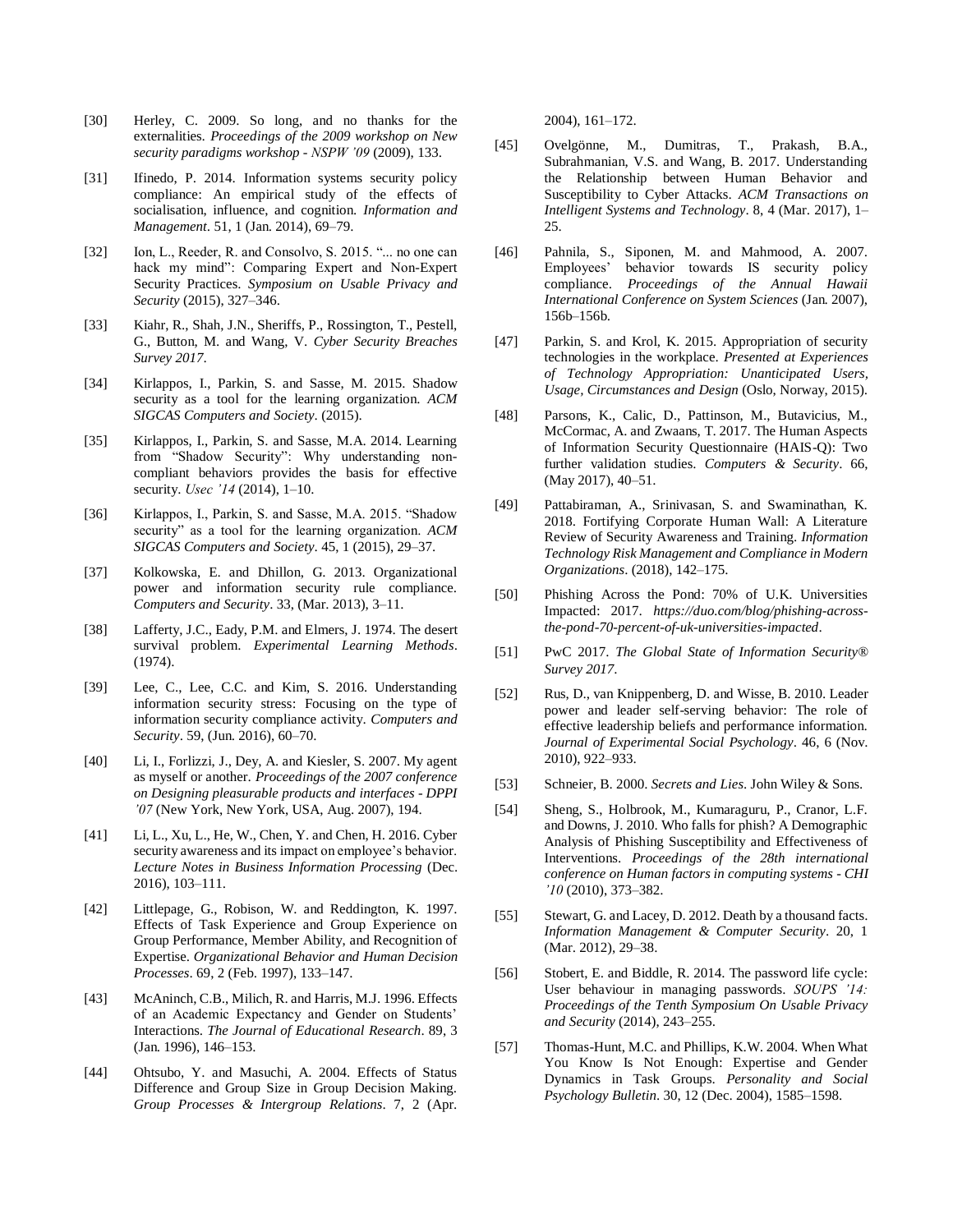- [58] Toward a Group Facilitation Technique for Project Teams: 2007. *http://gpi.sagepub.com/content/10/3/299.full.pdf*. Accessed: 2016-03-15.
- [59] Vaniea, K.E., Rader, E. and Wash, R. 2014. Betrayed by updates. *Proceedings of the 32nd annual ACM conference on Human factors in computing systems - CHI '14* (New York, New York, USA, 2014), 2671–2674.
- [60] Vitale, F., Mcgrenere, J., Tabard, A., Wendy, M.B., Lyon, U., Paris-saclay, U. and Umr, C. 2017. High Costs and Small Benefits : A Field Study of How Users Experience Operating System Upgrades. *CHI 2017* (New York, New York, USA, 2017), 4242–4253.
- [61] Wash, R., Rader, E. and Fennell, C. 2017. Can People Self-Report Security Accurately? *Proceedings of the 2017 CHI Conference on Human Factors in Computing Systems - CHI '17* (2017), 2228–2232.
- [62] Zhang-Kennedy, L., Chiasson, S. and Van Oorschot, P. 2016. Revisiting password rules: Facilitating human management of passwords. *eCrime Researchers Summit, eCrime* (Jun. 2016), 81–90.

# **APPENDIX**

#### **A. Initial set of behaviours as presented to experts in Phase I.**

The original list of behaviours was obtained from Ion et al. (2015). Below they are presented unranked as seen by the security experts in Phase I.

| <b>Behaviour</b>                         |
|------------------------------------------|
| Be suspicious of links                   |
| Be sceptical of everything               |
| Turn on automatic updates                |
| Save passwords in a file                 |
| Clear browser cookies                    |
| Use a password manager                   |
| Use 2-factor authentication              |
| Check if HTTPS                           |
| Look at the URL Bar                      |
| <b>Install OS Updates</b>                |
| Don't click on links from unknown people |
| Use strong passwords                     |
| Use unique passwords                     |
| Don't write down passwords               |



### **B. Ranked list of behaviours agreed by experts in Phase I.**

Our two security experts from Phase I were given the opportunity to add, remove, and rename behaviours from the original list (Appendix A). Below is the final agreed rank list from experts for Phase I.

| <b>Ranking</b> | <b>Behaviour</b>                                |
|----------------|-------------------------------------------------|
| 1              | Use strong passwords                            |
| $\overline{c}$ | Use antivirus software                          |
| 3              | Turn on auto software updates                   |
| $\overline{4}$ | Check every message is genuine.                 |
| 5              | Keep OS up to date                              |
| 6              | Be aware of fake phone calls                    |
| 7              | Use different passwords                         |
| 8              | Be suspicious of links                          |
| 9              | Ask for advice when unsure                      |
| 10             | Check URL bar                                   |
| 11             | Check if HTTPS                                  |
| 12             | Don't download attachments from unknown senders |
| 13             | Don't enter password on website from link       |
| 14             | Don't click links from unknown senders          |
| 15             | Update applications                             |
| 16             | Only visit known websites                       |
| 17             | Don't write down passwords                      |
| 18             | Use a password manager                          |
| 19             | Use 2 factor authentication                     |
| 20             | Clear cookies                                   |

# **C. Scatter Plots Comparing Expert and Staff Rankings**

Here we present the higher quality versions of the scatter plots from Figure 3. These are omitted from the paper due to space.